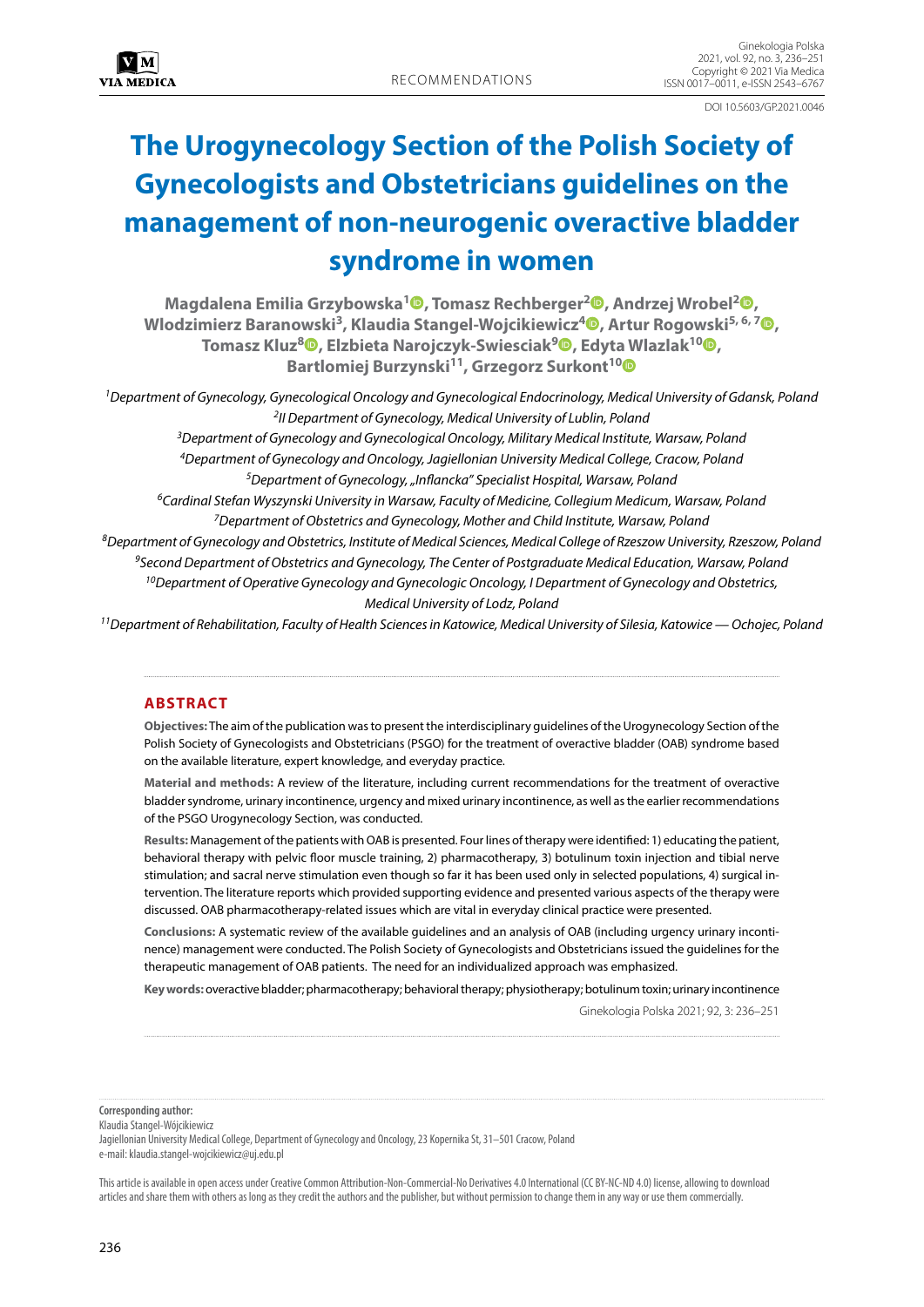# **INTRODUCTION**

The mission of the Urogynecology Section of the Polish Society of Gynecologists and Obstetricians (PSGO) is to promote the development of urogynecology in Poland, support education, and set evidence-based standards for the management of urogynecologic diseases. The Urogynecology Section issues certificates and awards credit points. The present update of the Guidelines concerns the treatment of the overactive bladder (OAB) syndrome.

Various fields of medicine benefit from guidelines and recommendations for the management of numerous diseases issued by expert groups and associations. The aim of these guidelines is to set evidence-based standards and to present the current management of different diseases and conditions, in accordance with the global trends. Their content is based on the analysis of the available literature, having taken into consideration the specificity and resources of a given country.

The guidelines present the current management of the disease, which may be modified and altered in justifiable cases and after a detailed analysis of the clinical situation, which in turn might lead to future updates of the recommendations. Both, the patient and the treatment always require an individualized approach. Also, it is possible to apply other than recommended, and in some cases even off-label, therapies.

The available literature on the overactive bladder syndrome mostly relates to patients with mixed urinary incontinence or with urinary incontinence (UI). The authors of the present study aimed to review the up-to-date guidelines and recommendations and to analyze the management protocols for OAB patients, including cases with urgency urinary incontinence.

The present recommendations are supposed to serve as a guide to therapeutic management both, for gynecologists and other specialists. Considering the continuous advances in the field of pathophysiology and pharmacotherapy, the strategies presented herein will need to be updated in due course.

Overactive bladder is a symptom complex associated with the phase of urine storage. The International Continence Society defines OAB as a urinary urgency, typically with frequency and nocturia, with or without urinary incontinence. The diagnosis can be made after ruling out urinary tract infections, post-void urine retention, or changes such as cancer, urinary calculi or pelvic tumors modeling the bladder [1]. Pelvic organ prolapse (POP) may be the cause of OAB symptoms in the affected women. In the experience of the authors, the diagnosis of OAB should be made after excluding POP as the cause of OAB symptoms. On the other hand, numerous specialists believe that symptomatic POP should not influence the diagnosis and treatment of OAB.

A detailed diagnostic process is necessary to confirm the diagnosis of OAB before treatment. Also, other disorders, which might constitute the underlying causes for the reported symptoms, should be excluded. The following methods may be used in the diagnostic process: medical history, physical examination, urinalysis, urine culture, urine cytology, evaluation of post-void urinary retention, micturition diary, ultrasound examination, cystoscopy, urodynamic examination, and validated questionnaires to diagnose UI types, OAB severity, and health-related quality of life [2–4]. Importantly, a urodynamic examination is not necessary during the initial assessment and is not the essential condition to initiate treatment. The diagnostic process and test selection are tailored to the individual needs and symptoms of the patient. Guidelines for the diagnostic process of patients with OAB will have been presented elsewhere.

#### **Objectives**

The aim of the Urogynecology Section of the Polish Society of Gynecologists and Obstetricians (PSGO) was to develop interdisciplinary recommendations for the management of overactive bladder (OAB) syndrome, based on the available literature reports, expert knowledge, and everyday practice. The up-to-date standards, indications and expert opinions on the clinical management of OAB are presented.

## **MATERIAL AND METHODS**

In 2005, 2006 and 2010, the panel of PSGO experts developed guidelines for the diagnosis and treatment of urogynecologic conditions. The present publication is an update of those recommendations, based on the literature reports published between 2010 and 2019, as well as the recommendations of the American Urological Association, the European Association of Urology, and the Canadian Urological Association [2–7].

The literature, including the current international recommendations for the management of overactive bladder, urinary incontinence, urgency urinary incontinence and mixed urinary incontinence, was reviewed.

Special attention has been paid to the level of evidence and degree of recommendation of the available data sources. If the literature source seemed insufficient, expert opinions and management protocols were included.

# **RECOMMENDATIONS**

# **First-line treatment: behavioral therapy with pelvic floor muscle training**

According to the recommendations of the American Urological Association (AUA) [2], education of the patient (resulting in active involvement in the therapy), lifestyle modifications, and various types of behavioral therapy combined with pelvic floor muscle training (PFMT),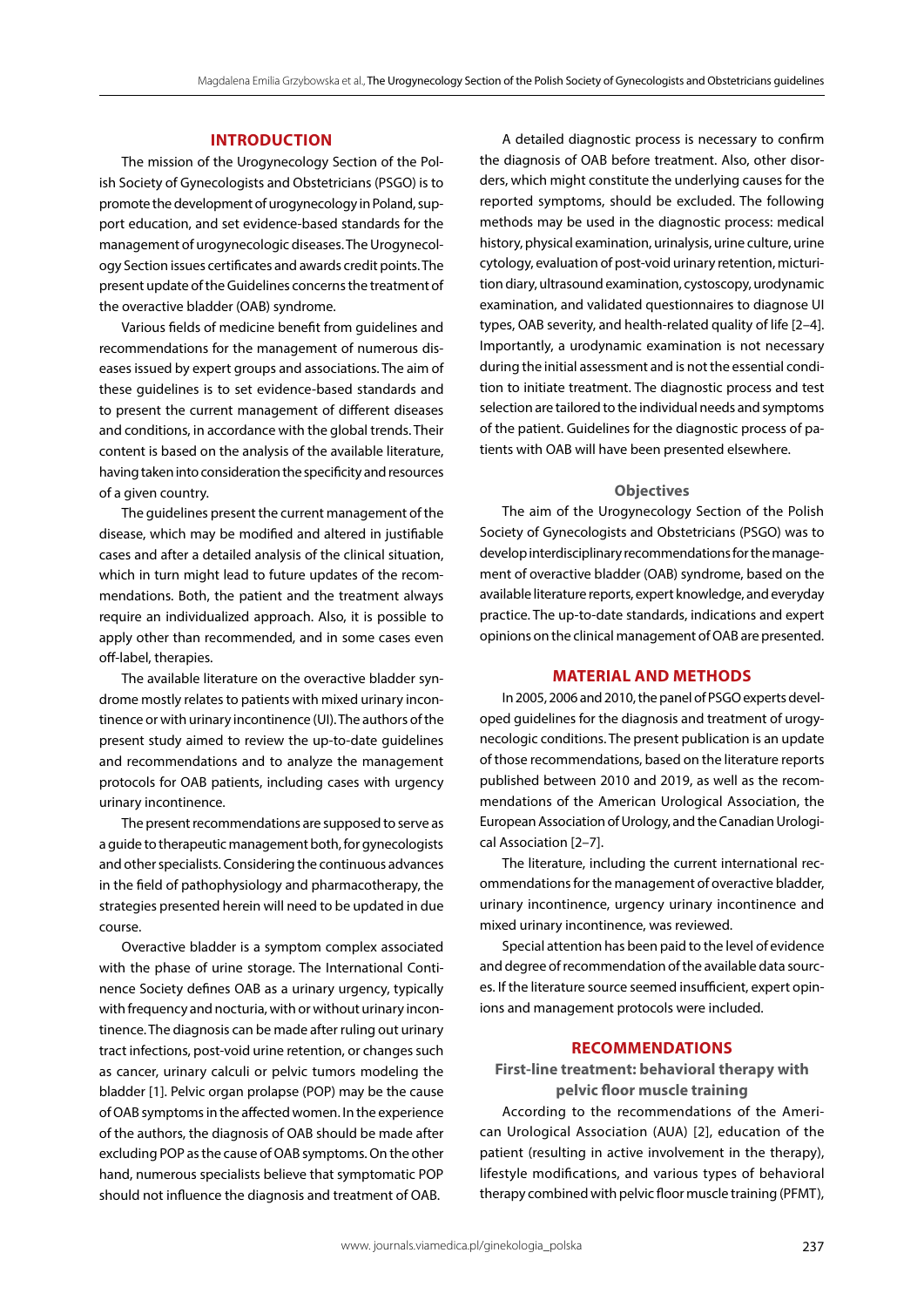



should constitute the first-line treatment for the OAB syndrome. It is important to establish if the cognitive abilities of the patient will allow for an effective implementation of the management. From the very beginning of the therapy, the first line of treatment may be combined with pharmacotherapy, *i.e.*, the second line. In everyday practice, both lines of treatment are often used simultaneously from the start. Patient motivation is of utmost importance as it determines lifestyle changes and strict adherence to treatment regime, which directly affects the efficacy of the treatment (Fig. 1).

Behavioral therapy includes:

- a) actions aimed at improving bladder function, *i.e.*, scheduled voiding at time intervals and bladder training, allowing for gradual increase of the time intervals between voids
- b) control of fluid intake and reduction of caffeine intake
- c) lifestyle modifications, including weight control, cessation of smoking, and bowel regularity to prevent constipation.

Pelvic floor muscle training is an example of physical therapy used to treat OAB. In certain cases, it is also advisable to use biofeedback (real-time ultrasonography feedback, EMG-biofeedback) and electrostimulation.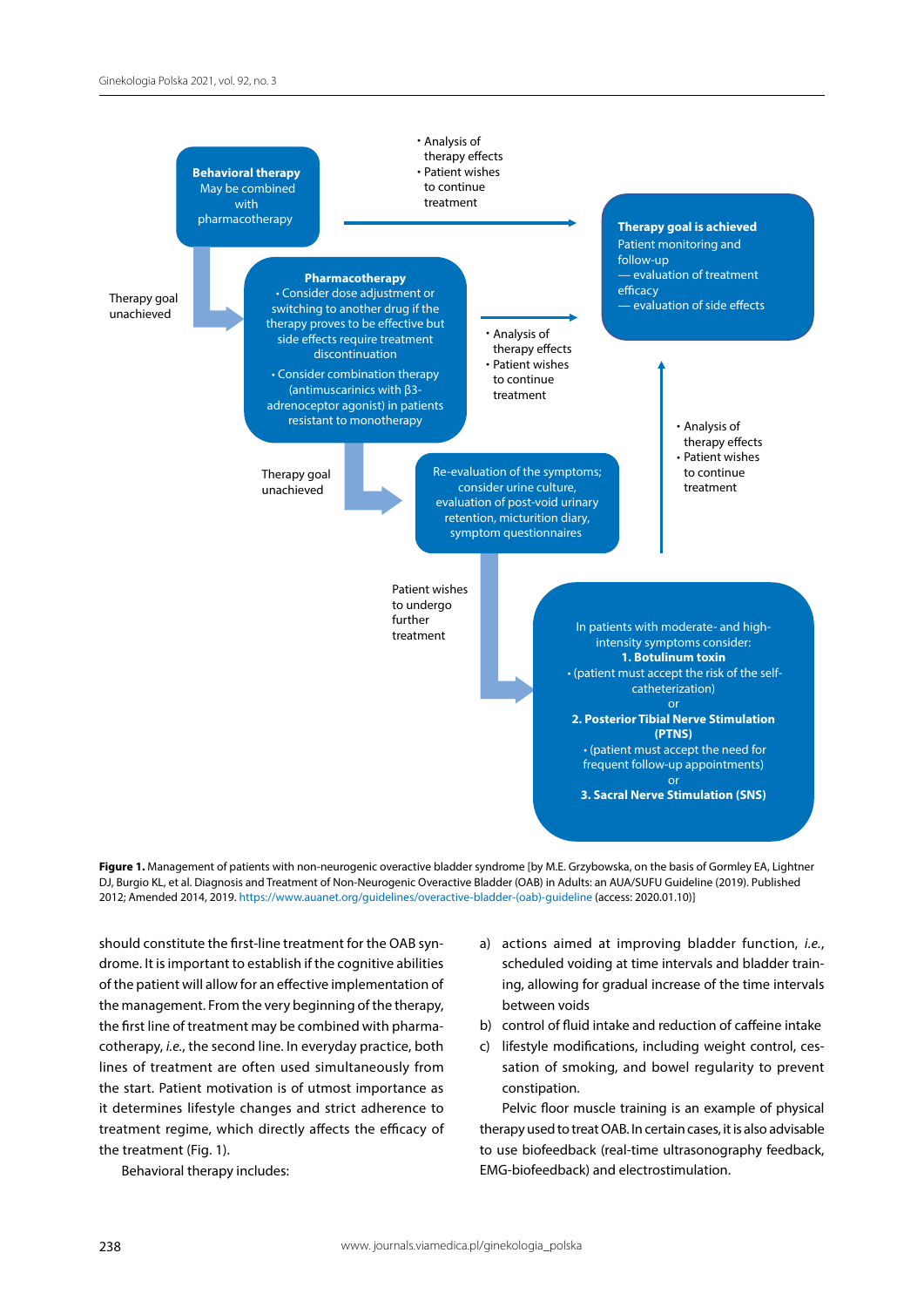The choice of treatment depends on the symptoms and patient preferences. Most patients do not experience complete symptom resolution after the first line of treatment.

# **Second-line treatment: oral and vaginal pharmacotherapy**

In everyday clinical practice, pharmacotherapy is typically initiated together with the first-line treatment as it is already applicable in the initial stages of OAB therapy.

After reviewing the available recommendations for OAB treatment, it seems prudent to follow the guidelines issued by the American Urological Association [2], with minor modifications.

- 1. Oral antimuscarinics or β3-adrenoceptor agonists are used as the second-line treatment.
- 2. If both, immediate release (IR) and extended release (ER) drugs are available, ER drugs are preferred due to lower risk for dry mouth.
- 3. In the event of insufficient symptom control and/or serious side effects after administering an antimuscarinic drug, the dose may be modified or another antimuscarinic drug or a β3- adrenoceptor agonist may be initiated.
- 4. A combination therapy (antimuscarinics combined with β3-adrenoceptor agonists) may be considered for patients who failed on antimuscarinic or β3-adrenoceptor agonist monotherapy.
- 5. Antimuscarinics are contraindicated in patients with narrow-angle glaucoma. Patients with glaucoma should be referred to an ophthalmologist for a consultation before anticholinergic drugs are considered.
- 6. Antimuscarinics should be used with caution in patients with impaired gastric emptying or history of urinary retention.
- 7. Adequate fluid intake, bowel management, dose modification or switching to another antimuscarinic or mirabegron should be recommended to patients with constipation who are satisfied with the effects of the OAB treatment with antimuscarinics before treatment discontinuation.
- 8. Adequate fluid intake, hydration of the oral cavity, dose adjustment or switching to another antimuscarinic or mirabegron should be recommended to patients with dry mouth who are satisfied with the effects of the OAB treatment with antimuscarinics before treatment discontinuation.
- 9. Before antimuscarinic therapy is initiated, patient use of other drugs with anticholinergic properties should be taken into consideration.
- 10. Mirabegron is effective and safe in older populations. Caution is advised when prescribing antimuscarinic drugs to frail patients.
- 11. Vaginal estrogen therapy may effectively alleviate OAB symptoms in postmenopausal women. It is recom-

mended to combine β3-adrenoceptor agonists or antimuscarinics with estrogens in that group of patients.

- 12. The efficacy of pharmacotherapy may be assessed after 4–8 weeks. Then, the effects of the treatment should be evaluated, and the necessary adjustments should be introduced, if needed.
- 13. Patients with behavioral and pharmacologic therapy resistant OAB should be referred to a specialist for further diagnostic procedures and therapeutic options.

**Third-line treatment: botulinum toxin and neuromodulation (posterior tibial nerve stimulation and sacral nerve stimulation)** *Botulinum toxin*

- 1. Patients with first- and second-line therapy resistant OAB may be offered bladder wall injection of botulinum toxin A.
- 2. Patients should be informed about the limited duration of drug action and the risk for both, urinary tract infections and the need for self-catheterization (it is important to ensure the patient will cooperate and be willing to perform it, if necessary). The patient is required to report for post-void residual volume evaluation after the procedure.
- 3. The next bladder wall injection of botulinum toxin should be performed no sooner than three months after the pervious injection.

## *Posterior tibial nerve stimulation (PTNS)*

In some patients, posterior tibial nerve stimulation (PTNS) may be used as third-line treatment. Transcutaneous PTNS is performed by a physiotherapist using adhesive surface electrodes. Percutaneous needle PTNS, performed by a physician, consists in stimulation with a slim needle electrode. In both cases, the electrodes are placed just above the medial condyle of the ankle.

## *Sacral nerve stimulation (SNS)*

Sacral nerve stimulation (SNS) may be offered as third-line treatment to carefully selected patient populations with severe therapy resistant OAB symptoms or those who are not eligible for second-line treatment but are willing to undergo surgery.

## **Fourth-line treatment**

Augmentation cystoplasty or other types of urine diversion may be considered in rare and complicated cases of therapy resistant OAB [2].

# **Patient care**

Care and monitoring should be exercised during therapy to assess patient adherence to their treatment recommen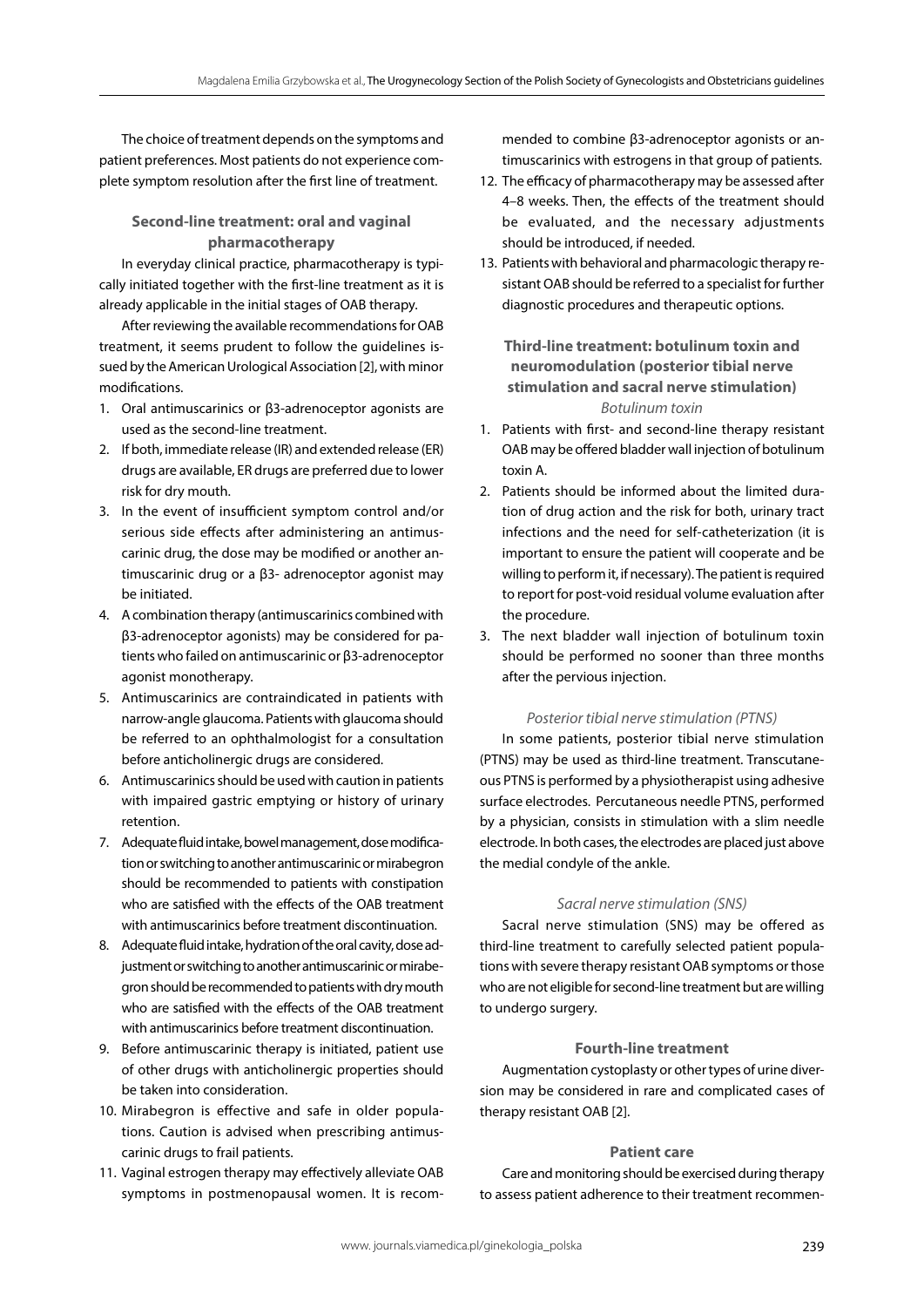dations and efficacy of the therapy, or to consider other therapeutic options.

## **Additional therapeutic procedures**

Indwelling catheters (transurethral, suprapubic, etc.) are not recommended in the management of OAB due to the unfavorable risk-to-benefit ratio, with some exceptions [2].

As for manual therapy, the following techniques may be used: myofascial relaxation of the pelvic floor muscles and the lumbar-pelvic-iliac complex, joint mobilization/manipulation of the spine and the pelvis, and nerve neuromobilization. Manual therapy allows the normalization of pelvic floor and anterolateral abdominal wall muscle tone, which affects nerve conduction within the pelvis. The literature offers limited amount of data on the matter. Based on the expert knowledge and experience of the authors of the present study, manual therapy is a useful tool in OAB therapy.

# **OVERVIEW OF THE RECOMMENDATIONS**

**First-line treatment: behavioral therapy combined with pelvic floor muscle training** *Actions improving the urinary bladder function*

**Timed voiding** (at fixed intervals) — initiated by the affected patients or their caretakers — improves urinary continence, especially in older people with cognitive impairment (LE1b — level of evidence) [3].

**Bladder training**, typically combined with pelvic floor muscle training, is one of the basic elements of behavioral therapy. It gradually extends the time intervals between voiding, increases the bladder volume and reduces the number of urgency urinary incontinence (UUI) episodes (LE1b). The goal of the bladder training is for the patient to adhere to a voiding schedule, with gradually delayed voiding (by 15–30 minutes/week) until the goal of a 2–3- -hour interval is achieved. Bladder training is used to correct urination habits. Combined with an anticholinergic and/or β3-agonist therapy, bladder training may be a more effective way of dealing with the symptoms of frequency and nocturia than any of these therapies alone (LE1b) [3].

According to a Cochrane analysis of 23 studies and 3685 patients, symptom resolution was more frequently observed in patients receiving antimuscarinics as compared to bladder training alone (RR 0.74, 95% CI 0.61–0.91), and in patients receiving antimuscarinics in combination with bladder training than bladder training alone (RR 0.57, 95% CI 0.38–0.88) [8].

#### *Fluid intake management*

Caffeine is found in beverages such as coffee, tea and cola. **Reduced caffeine intake** may diminish the symptoms of urgency and frequency (LE2b) [3].

**Modification of fluid intake**, depending on the initial balance of fluid intake and output, has been advised. In a randomized controlled trial (RCT), limitation of the fluid intake by 25% reduced the symptoms of urgency, frequency and nocturia in patients with OAB [3].

Caution should be exercised when recommending fluid restriction, as this strategy is often self-initiated by the affected patients to reduce the symptoms, before seeking medical help. Minimum daily fluid intake should be approximately 1500 mL or 30 mL/kg of body weight. In order to reduce the symptoms of nocturia, patients can be advised to limit their fluid intake after 6 p.m. (or 3–4 hours before bedtime) and to redirect fluid intake to the morning and afternoon hours [4, 9].

#### *Lifestyle modification*

In RCT, an 8% **weight reduction** in obese women resulted in a 42% reduction in the episodes of UUI as compared to 26% in the control group [2, 10]. The literature offers reports which confirm that the increase in the body mass index (BMI) corresponds to the increase in the incidence of UUI. Obesity (BMI > 30 kg/m<sup>2</sup>) is believed to be an independent risk factor for OAB [3, 11, 12].

**Smoking cessation** seems to be weakly correlated with symptom alleviation in patients with urinary frequency [3, 11]. Nicotine, being an irritant, is considered a risk factor for OAB symptoms in both, former and current smokers (LE3) [13].

The literature offers a considerable number of reports on higher prevalence of chronic constipation in patients with OAB [4, 14]. Charach et al., demonstrated that the **treatment of constipation** reduces the symptoms of urgency and frequency in older patients (LE4) [4, 15]. However, according to the recommendations of the European Association of Urology (EAU), no evidence supports the alleviation of OAB symptoms after reduction of constipation [3]. High-fiber diet is standard medical approach to the management of constipation [3, 4].

#### *Pelvic floor muscle training*

Pelvic floor muscle training combined with urgency suppression techniques is often based on biofeedback (real-time ultrasonography feedback, EMG-biofeedback) with electrostimulation. The patients learn how to respond to urgency, which in turn reduces its intensity and delays the need to void. Six to ten quick pelvic contractions may be performed. If done correctly, and in the absence of parasympathetic and sympathetic dysfunction, they allow the detrusor to be temporarily relaxed. The contractions must be performed at optimal times to ensure optimal benefit (LE3) [4, 16].

#### *Summary*

Although most patients do not experience complete symptom resolution after behavioral therapy, significant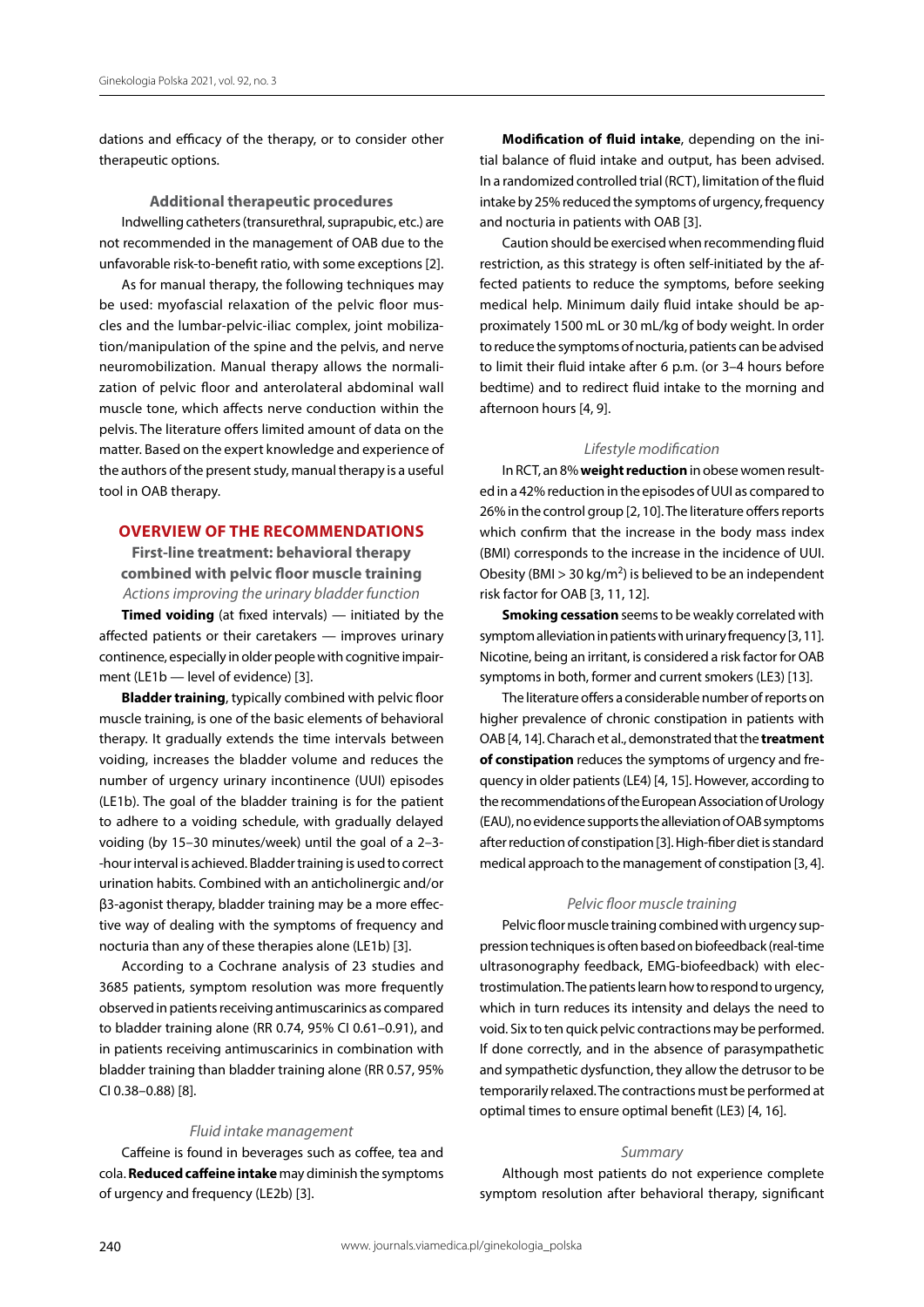| <b>Table 1. Recommendation grade for behavioral therapy [31]</b>                                                 |              |  |  |
|------------------------------------------------------------------------------------------------------------------|--------------|--|--|
| <b>Therapeutic method</b>                                                                                        | Grade        |  |  |
| Lifestyle modifications (BMI reduction, smoking cessation,<br>adequate diet, fluid management, bowel management) | $A - C$      |  |  |
| Bladder training, scheduled voiding                                                                              | <sub>R</sub> |  |  |
|                                                                                                                  |              |  |  |

BMI — body mass index

| <b>Table 2. Recommendation grade for physiotherapy [31]</b> |       |  |
|-------------------------------------------------------------|-------|--|
| <b>Physiotherapeutic method</b>                             | Grade |  |
| Pelvic floor muscle training                                | A     |  |
| Pelvic floor muscle training with biofeedback               | B     |  |
| Electrostimulation                                          | B     |  |
| Posterior tibial nerve stimulation (PTNS)                   |       |  |

reduction in symptom intensity and improved quality of patient life have been reported. The absence of side effects which might accompany the pharmacotherapy in the next stages of treatment is an important benefit. Eight to twelve weeks is the optimal duration of behavioral therapy, after that time the effects of the treatment should be evaluated and modified, if necessary [2].

Promotion of healthy habits associated with the functioning of the lower urinary tract, including the bladder, should become an element of routine medical care. Lifestyle modifications and other behavioral techniques should always be discussed with the patient, not only to optimize treatment results but also to educate the patient. The grades of recommendations for behavioral and physiotherapy are presented in Tables 1 and 2.

# **Second-line treatment: pharmacological therapy 1. Oral medications**

Pharmacotherapy of OAB aims to reduce urgency, frequency, and urgency urinary incontinence, thus improving the quality of patient life. Increased 'warning time', *i.e.*, time from the onset of the urgency to void or incontinence, is one of the most important outcomes of the drug therapy. Currently, antimuscarinic drugs and β3-adrenoceptor agonist (mirabegron) are the most used medications in OAB therapy. Combination pharmacotherapy which uses drugs with different mechanisms of action alleviates OAB symptoms more effectively as compared to monotherapy, with a comparable rate of side effects, and is recommended in patients with insufficient clinical response. An ideal medication should be safe, effective, well-tolerated, and the patients should comply with the treatment regime for the required amount of time.

The following antimuscarinic drugs are available for OAB treatment: trospium, oxybutynin, tolterodine — immediate release (IR) and extended release (ER), fesoterodine, darifenacin, and solifenacin. Their mechanisms of action and half-life are presented in Table 3. All the above- mentioned medications have a high grade (Grade A) of recommendation, though some of them are not currently available in Poland. The effects of various antimuscarinics were compared in a systematic review and the conclusions are presented below. The efficacy and side effects of the therapy were evaluated. The daily number of micturitions, urgency and leakage episodes were analyzed, as well as patient-reported subjective assessment of the treatment efficacy. Most of the available studies analyzed the treatment efficacy after a relatively short period of time — 12 weeks.

# Conclusions from the Cochrane review [17]

Out of immediate release drugs, tolterodine is preferred over oxybutynin — despite similar efficacy rates — due to the lower risk for side effects, especially dry mouth. The recommended dose is 2 mg twice daily, but 1 mg may be equally effective, with a lower risk for side effects. Extended-release medications are preferred due to significantly reduced risk for mucosal dryness. Tolterodine ER should be the drug of choice compared to oxybutynin and tolterodine IR (LE1a). Fesoterodine demonstrated better effectiveness as compared to tolterodine ER but was associated with higher therapy discontinuation rates due to its adverse effects and (mainly) dry mouth. The recommended dose of solifenacin is 5 mg daily and may be increased to 10 mg daily, with elevated risk for dry mouth. Solifenacin was more effective and had lower rates of dry mouth as compared to tolterodine IR (LE1a). Solifenacin (10 mg) and tolterodine (8 mg) were more effective than their doses of 5 mg and 4 mg, respectively [4, 17].

# *Drug characterization*  Oral medications *Oxybutynin*

Oxybutynin has a mixed action. It blocks the calcium channel, and has an anticholinergic as well as a local anesthetic effect, although the latter is relevant only in case of intravesical instillation therapy. Oxybutynin is a non-selective antagonist of the muscarinic (M) receptors, with higher affinity for M1 and M3 receptor subtypes than M2. M3 receptors are in the salivary glands, which is the reason for high incidence of dry mouth reported by patients using immediate-release oxybutynin [18]. Only a small number of patients continue the treatment for longer than six months due to the side effects (dry mucous membranes, constipation, blurred vision, somnolence, etc.) [18, 19].

Oral drugs with extended release and the transdermal patches and gels are available, but not in Poland. The transdermal route allows to lower the total dose and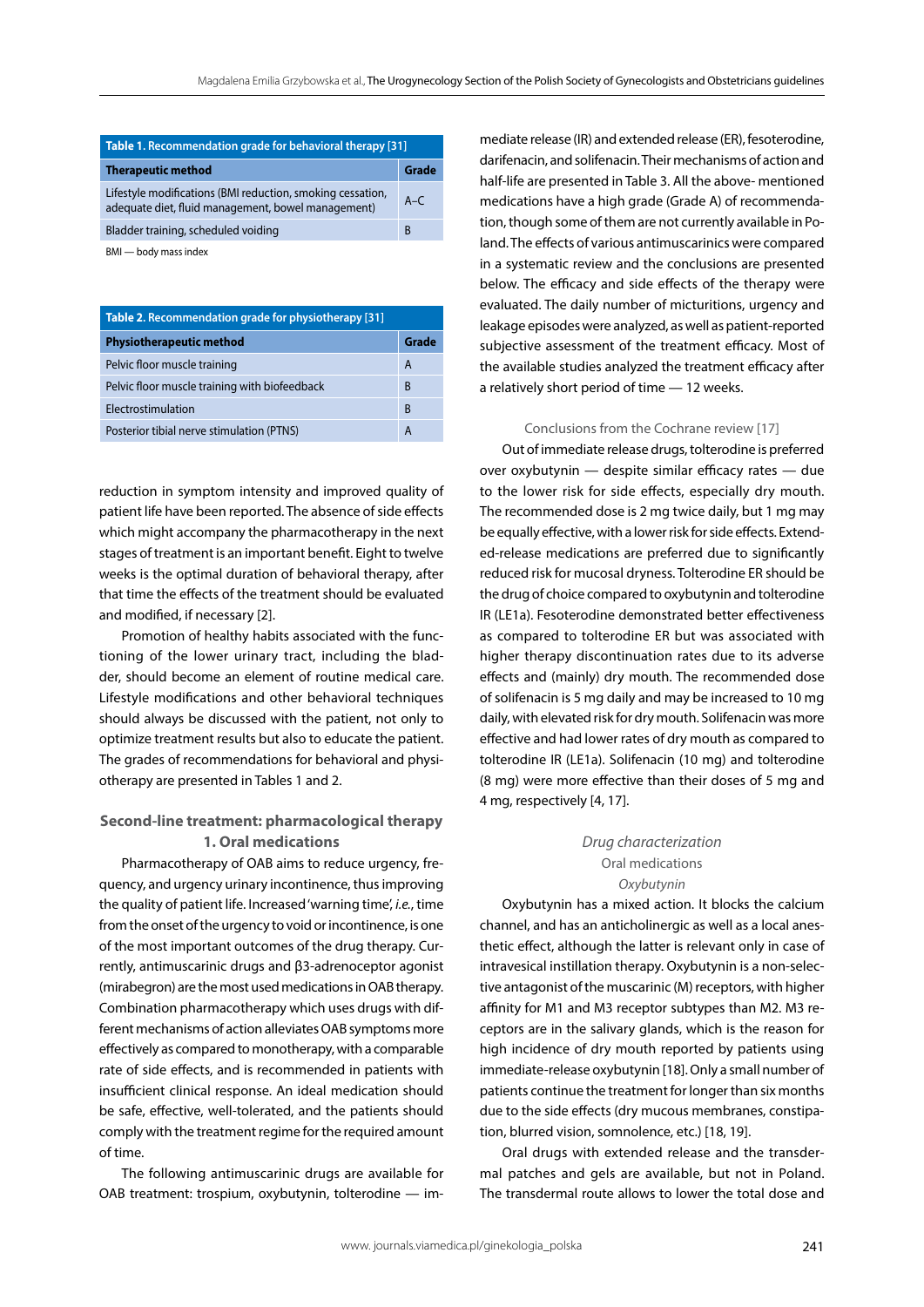| Table 3. Overactive bladder syndrome - drug characterization |                                                            |                                                                                                                                             |                                          |                                   |  |  |
|--------------------------------------------------------------|------------------------------------------------------------|---------------------------------------------------------------------------------------------------------------------------------------------|------------------------------------------|-----------------------------------|--|--|
| <b>International name</b>                                    | <b>Half-life</b>                                           | <b>Mechanism of action</b>                                                                                                                  | <b>Dosing</b>                            | <b>Grade of</b><br>recommendation |  |  |
| <b>Antimuscarinic drugs</b>                                  |                                                            |                                                                                                                                             |                                          |                                   |  |  |
| Trospium                                                     | 18.3 h                                                     | Non-selective anticholinergic action                                                                                                        | $2 \times 20$ mg/day                     | $\overline{A}$                    |  |  |
| Oxybutynin                                                   | 2 <sub>h</sub>                                             | Non-selective anticholinergic<br>action (higher affinity for M1 and<br>M3 than M2)<br>blocks the calcium channel<br>Local anesthetic effect | 3x5mg                                    | A                                 |  |  |
| Tolterodine                                                  | $2-3h$                                                     | Non-selective anticholinergic action                                                                                                        | $2 \times 1 - 2$ mg                      |                                   |  |  |
|                                                              | 5-HMT (Tolterodine metabolite)<br>$3-4h$                   |                                                                                                                                             | Extended release:<br>$1 \times 2 - 4$ mg | A                                 |  |  |
| Fesoterodine                                                 | Pro-drug<br>Metabolized in the serum to<br>5-HMT<br>$7-9h$ | Non-selective anticholinergic action                                                                                                        | $1 \times 4 - 8$ mg                      | A                                 |  |  |
| Darifenacin                                                  | 12h                                                        | M <sub>3</sub>                                                                                                                              | 7.5 or 15 mg/day                         | $\mathsf{A}$                      |  |  |
| Solifenacin                                                  | $45 - 68h$                                                 | M2, M3                                                                                                                                      | $1 \times 5 - 10$ mg                     | $\overline{A}$                    |  |  |
| β3-adrenoceptor agonist                                      |                                                            |                                                                                                                                             |                                          |                                   |  |  |
| Mirabegron                                                   | 50h                                                        | β3-adrenoceptor agonist                                                                                                                     | 50 mg/day                                | $\boldsymbol{\mathsf{A}}$         |  |  |
| <b>Other</b>                                                 |                                                            |                                                                                                                                             |                                          |                                   |  |  |
| Estrogens                                                    |                                                            |                                                                                                                                             |                                          | $\mathsf{C}$                      |  |  |
| Botulinum toxin                                              |                                                            |                                                                                                                                             | 100 u.<br>200 u.                         | A                                 |  |  |
| Resiniferatoxin, Capsaicin                                   |                                                            |                                                                                                                                             | Intravesical                             | $\mathsf{C}$                      |  |  |
| Antidiuretic Desmopressin                                    |                                                            |                                                                                                                                             | Indicated in<br>nocturnal polyuria       | A                                 |  |  |
| a-adrenergic receptor blocker                                |                                                            |                                                                                                                                             | -                                        | $\mathsf{C}$                      |  |  |

5-HMT — 5-hydroxymethyl tolterodine metabolite

leads to fewer dose-related side effects, increasing therapy continuation rates.

The drug penetrates the blood-brain barrier and may cause cognitive disorders so it should not be used in older patients (LE2b) [3].

#### *Trospium chloride*

Trospium chloride has an anticholinergic non-selective effect on the muscarinic receptors. It does not penetrate the blood-brain barrier, so it does not negatively affect the cognitive functions of the patient. Trospium chloride has a documented effect in the reduction of smooth muscle tension, among others in the urogenital and gastrointestinal tract, allowing for the relaxation of the detrusor muscle and reduction of the uncontrolled detrusor contractions [20]. Trospium efficacy has been demonstrated, both compared to the placebo and other anticholinergics. After 12 weeks of therapy (20 mg twice daily) with trospium, mean voided volume increased by 36 mL, whereas mean number of micturitions decreased by three per day and urgency leakage episodes by two per day [20, 21]. In a long-term (52 weeks) study, the efficacy of trospium was like oxybutynin, but with better overall tolerance [22].

#### *Tolterodine*

The parent drug, tolterodine, and its active metabolite, 5-hydroxymethyl tolterodine (5-HMT), are responsible for the effect. Tolterodine has low lipophilicity, which is the reason for its very limited penetration into the central nervous system and no adverse effects on the cognitive functions. It exhibits non-selective activity against the M receptor subtypes and has a higher affinity for the bladder than for the salivary glands [19]. The use of tolterodine resulted in a significantly reduced number of micturitions and urgency incontinence episodes (LE1a) in various randomized trials. After 12 weeks of therapy, symptom reduction was as follows: UUI — 80%, urgency — 78%, nocturnal frequency — 40%, and daytime frequency — 30% [23].

## *Fesoterodine*

Fesoterodine, a non-selective anticholinergic, is a prodrug which is hydrolyzed to 5-hydroxymethyl tolterodine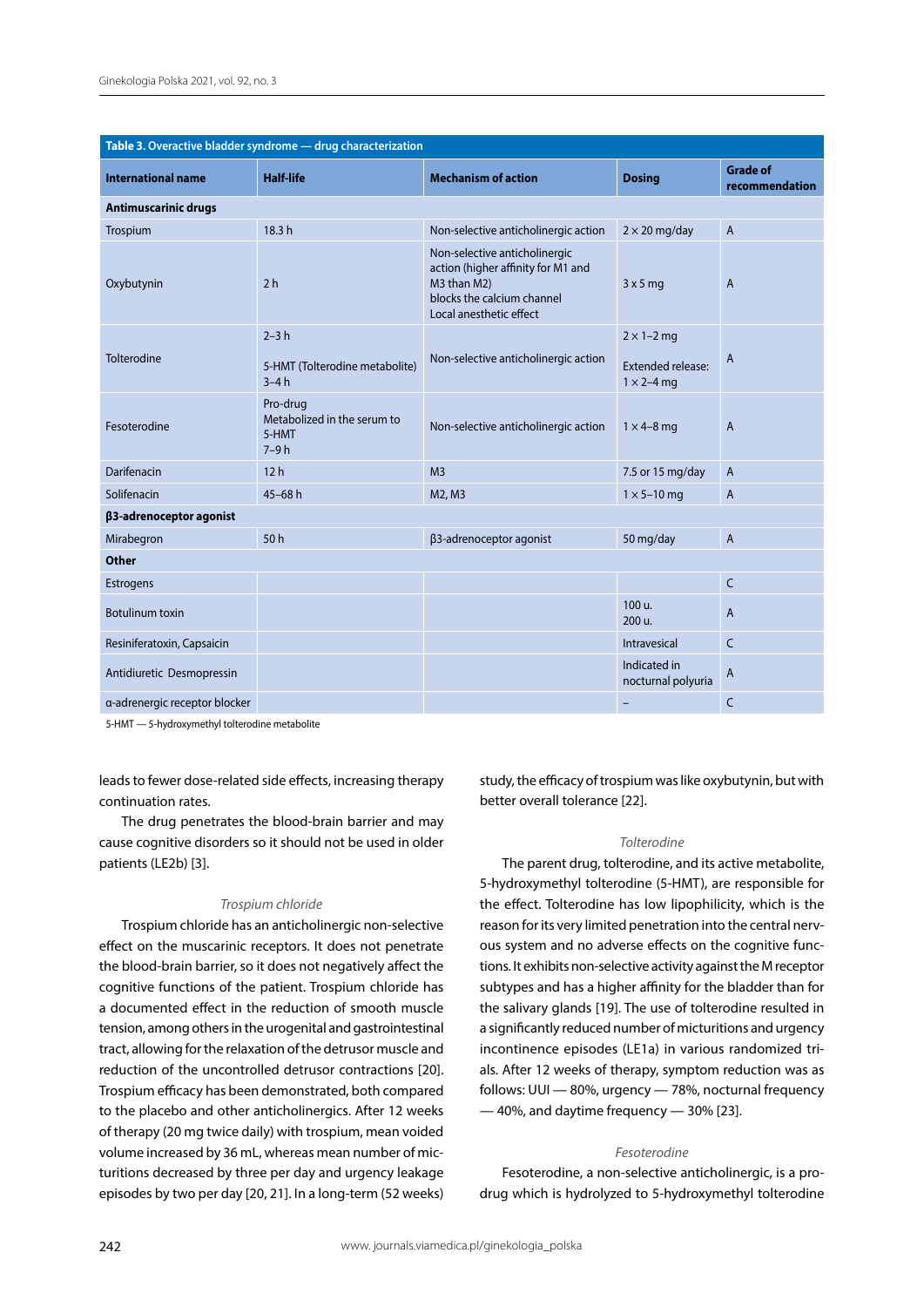after oral administration. Fesoterodine is a specific, but non-selective, oral antimuscarinic which acts as a competitive antagonist of muscarinic receptors. 5-HMT is an active metabolite, same as the metabolite formed from tolterodine. Part of 5-HMT is metabolized in the liver, but > 15% of the administered dose is eliminated unchanged with the urine. The dose-dependent clinical effect of fesoterodine has been confirmed but it was associated with increased adverse effects [24]. After 12 weeks of therapy with fesoterodine, mean daily number of micturitions decreased by 2.2, urgency episodes by 3.5, and urgency urinary incontinence episodes by almost 2, whereas mean voided volume increased by 33 mL. No statistically significant reduction in the number of nocturia episodes was observed. In comparison to tolterodine ER, fesoterodine was statistically significantly more effective in reducing the number of urgency incontinence episodes and increasing the voided volume [25]. Fesoterodine does not prolong the QT/QTc interval, either at therapeutic or higher doses [19].

#### *Darifenacin*

Darifenacin has an 11-fold higher affinity for M3 than for M2 receptor subtypes. Its inhibitory activity of bladder contraction is comparable to that of atropine, at the same time demonstrating a 5-fold lower affinity for the muscarinic receptors in the salivary glands. Darifenacin was developed as a controlled-release preparation to address the inconvenience of multiple dosing per day. It is metabolized in the liver by the P450 cytochrome, is moderately lipophilic, and has no negative impact on the cognitive functions. Darifenacin is an M3-selective receptor antagonist, however, its role in developing constipation symptoms has been increasingly reported. After a two-year follow-up, 20.9% of the patients reported constipation as compared to 7.9% in the placebo group, and 5.6% were required to use fiber supplements, stool softeners or laxatives [26]. Darifenacin does not prolong the QT/QTc interval [18]. Significant improvement in OAB symptom intensity was observed already after 6–8 days of therapy [27]. After 12 weeks of therapy with the dose of 7.5 mg and 15 mg, mean daily number of micturitions decreased by 1.6 and 1.7, urgency episodes by 2, and urgency incontinence episodes by 4.0 and 4.7, respectively. Darifenacin did not significantly impact the number of nocturia episodes [28].

#### *Solifenacin*

Solifenacin is a competitive inhibitor of the muscarinic M3 receptor and has low affinity for other M receptors (M2 and M1). Solifenacin has higher affinity for the urinary bladder than for the salivary glands. It has a long half-life, and its slow pharmacokinetics is associated with steady efficacy and reduced side effects. Solifenacin is metabolized in the liver via the cytochrome P450 system. First significant therapeutic effects may be observed as early as on day 7 of therapy, with the maximum effect after 28 days. Randomized controlled trials demonstrated the efficacy of solifenacin to be higher as compared to placebo or tolterodine. In the STAR study, after 12 weeks of therapy with 5 mg of solifenacin/day, mean daily number of micturitions decreased by 2.5, urgency episodes by 3.1, and urgency incontinence episodes by 1.5. Solifenacin at the dose of 5 mg was more effective in reducing the number of urgency and urgency incontinence episodes and was associated with lower pad use as compared to 4 mg of tolterodine ER. At the endpoint of the study, 59% of solifenacin and 49% of tolterodine ER users did not experience UUI episodes, and the difference was statistically significant [24, 29].

In the group of patients with multiple sclerosis and after spinal injuries, 10 mg of solifenacin improved the urodynamic parameters, including an increase in the maximum cystometric capacity of the bladder (by 134 mL) as compared to the placebo group (by 5 mL) [30].

#### *Mirabegron*

Mirabegron is a β3-adrenoceptor agonist. The sympathetic nervous system regulates the urine storage phase, and the β-adrenergic receptors present in the bladder mediate the relaxation of the detrusor and foster urine accumulation. There are three β receptor subtypes: β1, β2, β3. Approximately 97% of the β-adrenergic receptors in the urinary bladder are β3 receptors [31]. Stimulation of β3-adrenergic receptors increases bladder capacity without changing the micturition pressure or residual volume. In consequence, β3-adrenoceptor agonist increases bladder capacity without affecting the contraction amplitude during micturition [32]. The recommended daily dose is 50 mg, with 25 mg for patients with severe renal impairment (creatinine clearance 15–29 mL/min) or moderate liver impairment.

Four large, randomized trials demonstrated mirabegron efficacy in reducing OAB symptoms as compared to placebo. In a study by Khullar et al. [33], after 12 weeks of therapy with 50 mg of mirabegron, mean daily number of micturitions decreased by 1.9, episodes of urinary incontinence by 1.6, and of urgency by 2.3, while mean voided volume increased by 24 mL. The incidence of treatment-related adverse events (hypertension, urinary tract infection, headache, nasopharyngitis) was similar in the mirabegron and the placebo groups. Additional analysis revealed a similar efficacy of mirabegron as far as the number of incontinence episodes and micturitions was concerned, both in OAB patients with no history of antimuscarinic therapy (treatment naïve) and those who had discontinued prior antimuscarinic therapy [34]. The SYNERGY I and II studies confirmed higher efficacy of the combination therapy (solifenacin and mirabegron) as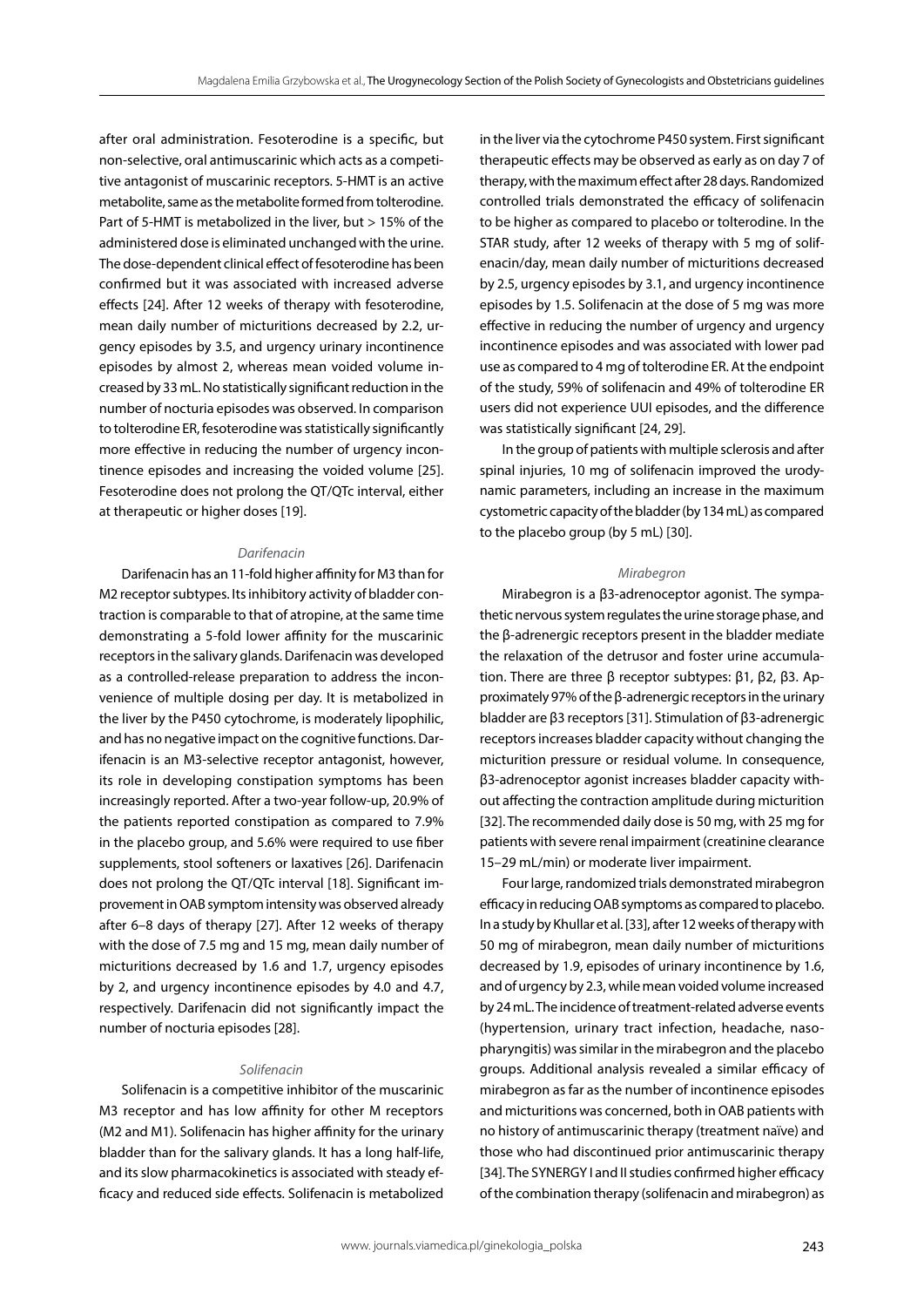compared to the monotherapy. The combination therapy additionally decreased mean daily number of micturitions by 0.1–0.5 and of incontinence episodes by 0.4–0.5, and increased mean voided volume by another 13–16 mL per micturition [35].

## *Antidepressants*

**Imipramine** is an antidepressant used in the treatment of OAB but is currently unavailable in Poland [36]. It exerts a complex pharmacological impact through its antimuscarinic activity as well as serotonin and noradrenaline reuptake blocking properties. Imipramine has an indirect α-adrenergic effect, thus promoting detrusor relaxation and causing an increase in the intraurethral pressure [37].

**Duloxetine** is a norepinephrine and serotonin reuptake inhibitor, and weakly inhibits dopamine reuptake. Duloxetine increases the activity of the urethral sphincters in the urine storage phase [19]. The Onuf nucleus is a distinct group of motor neurons, located in anterior horns of the spinal cord in the sacral segment, and is the origin of the pudendal nerve. Through the pudendal nerve, the Onuf nucleus innervates the urethral striated muscles. Noradrenaline and serotonin potentiate the glutaminergic stimulation of the motor neurons, increasing striated muscle contraction [19].

Most research so far has focused on the use of duloxetine to treat stress urinary incontinence, but few reports concerned its beneficial effect in OAB therapy. Duloxetine reduces the daily number of micturitions and urgency episodes and improves the quality of patient life, while mean voided volume remains unchanged (LE4). The efficacy of duloxetine therapy has been confirmed in patients with detrusor overactivity and mixed urinary incontinence. In light of its efficacy in treating depression, duloxetine may present a therapeutic option for patients with depression and concomitant OAB symptoms (off-label use, the drug is not registered for urinary incontinence in Poland) [36].

#### *Management of nocturia with concurrent overactive bladder*

**Desmopressin** (DDAVP, deamino-D-arginine vasopressin) is a synthetic analogue of vasopressin and exhibits antidiuretic activity through vasopressin V2 receptors, affecting water reabsorption in the renal tubules. Desmopressin is used in the treatment of nocturia caused by nocturnal polyuria [3]. The recommended daily dose is 25 µg for women (50 µg for men) of desmopressin lyophilizate, administered sublingually, one hour before bedtime. Food may reduce drug strength and effect duration. Some studies support the efficacy of desmopressin for treating nocturia in patients with OAB. A randomized trial compared the use of combination therapy (25 µg of desmopressin and 4 mg of tolterodine ER) versus tolterodine monotherapy. After 12 weeks of therapy, a significant difference in the nocturnal

urine volume and prolonged time between the initial sleep point and the first episode of nocturia were observed in the desmopressin group of patients treated for OAB and nocturnal polyuria.

Administration of desmopressin may be considered in patients affected by nocturia with concurrent OAB to reduce the number and volume of nocturnal micturitions [38].

#### *Therapy continuation*

Numerous studies demonstrated low continuation rates of antimuscarinic therapy, mainly due to patient-reported lack of results and adverse effects. Wagg et al. [39], reported the following results for therapy continuation after 12 months: 35% — solifenacin, 28% — tolterodine ER, 26% — trospium, 24% — tolterodine IR, 22% — oxybutynin IR, and 17% — darifenacin [39]. However, after 24 months, the rates of therapy continuation ranged from 6 to 12% [40]. According to the literature, mirabegron has a significantly longer time to therapy discontinuation as compared to antimuscarinics. After 12 months of therapy, 38% of the patients continued mirabegron. Mean time to mirabegron and tolterodine ER discontinuation was 169 and 56 days, respectively. Factors promoting therapy discontinuation in OAB patients included: younger age (< 60 years), insufficient information about the purpose of treatment, exceedingly high expectations about the therapy effects, reluctance to use chronic pharmacotherapy, or significant alleviation of OAB symptoms [19].

## *Cardiovascular effects*

Drug selection for OAB therapy needs to include the possible effect of chronic pharmacotherapy on the cardiovascular system [41]. The safety profile of antimuscarinics has been confirmed by numerous studies. Unfortunately, the risk for developing drug-induced cardiac events and symptoms such as increased heart rate (HR), prolonged QT interval, and polymorphic ventricular tachycardia is a cause for some concern [42]. The M2 receptors are predominant muscarinic receptor subtypes expressed in the heart and they play an important role in the maintenance of the heart rate and cardiac output. M2 receptor blockade in the sinus node, the heart's natural pacemaker, increases the pulse and decreases other parameters of the vagal tone, *e.g.*, return to resting heart rate after exertion and baroreceptor reflex response [42].

Darifenacin selectivity for M3 receptors is suggestive of a minor effect on the cardiovascular system. Olshansky et al., evaluated the effects of a seven-day treatment regimen with 15 mg/day of darifenacin, 4 mg/day of tolterodine and placebo in healthy participants. Tolterodine was found to significantly increase the heart rate as compared to darifenacin and placebo, while darifenacin did not affect the heart rate as compared to placebo. The maximum increase in HR for tolter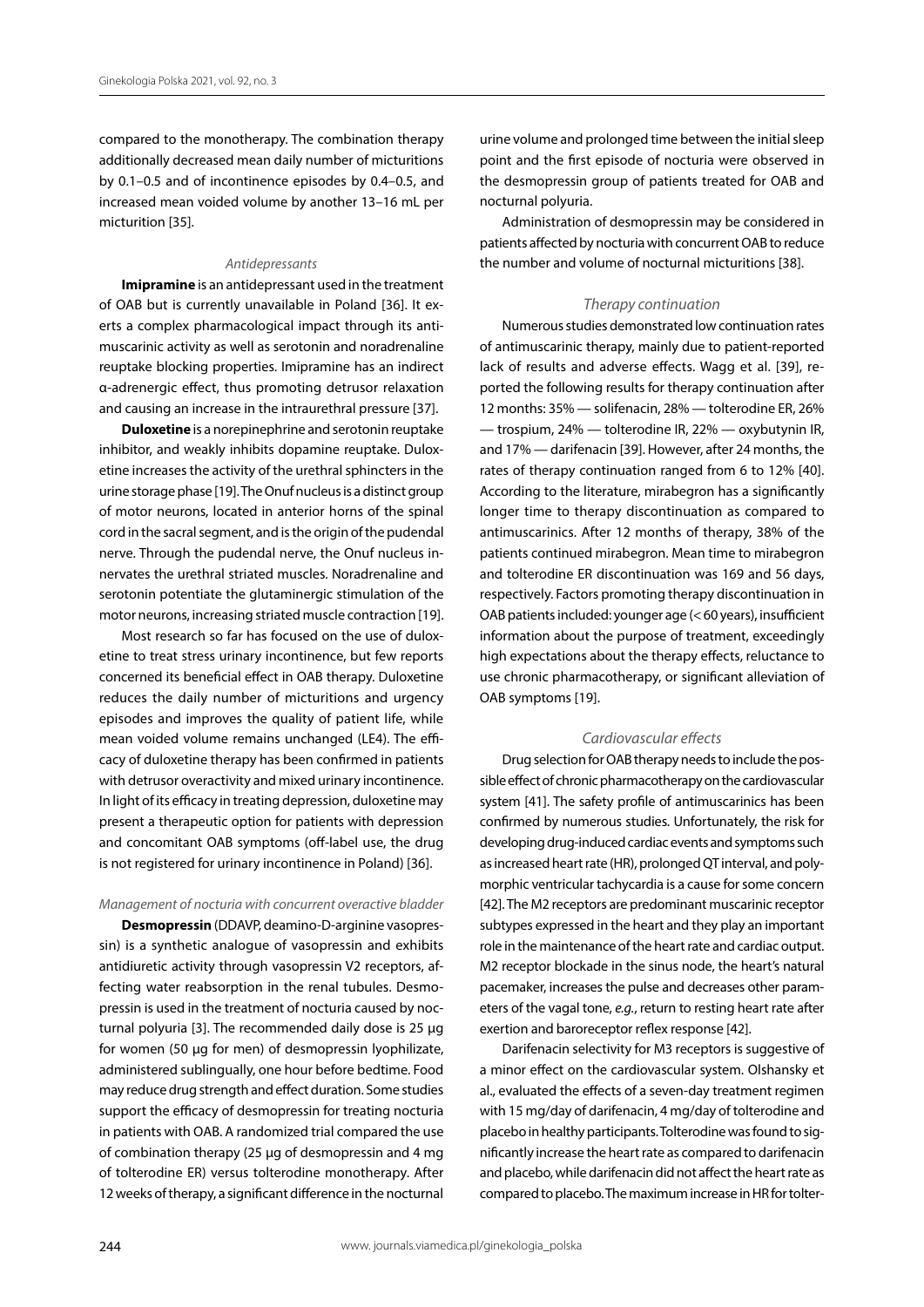odine occurred at times of maximum plasma concentration and was approximately 4 bpm [43]. Fesoterodine was also found to cause a dose-related increase in HR. Mean change in HR for 4 and 8 mg of fesoterodine and placebo was 3, 4 and 1 bpm, respectively [44]. As for oxybutynin, no increase in HR as compared to placebo was observed [45].

Solifenacin did not cause an increase in mean HR or mean blood pressure [46]. Trospium therapy may be associated with dose-related increase in HR. Mean increase in HR after trospium was 9 bpm for the 20 mg dose and 18 bpm for the 100 mg dose. The increase in HR was noted after 4-8 hours and disappeared 12 hours after administration. No significant effect on the blood pressure was detected, regardless of the dose [19]. In conclusion, darifenacin, solifenacin, and oxybutynin show no significant effect on HR [47].

In a study with placebo, mirabegron increased HR by 1–2 bpm [48]. A pooled analysis of clinical trial data found no proof of increased risk for cardiovascular adverse events for mirabegron or antimuscarinic therapy as compared to placebo. Cardiovascular adverse events were related to the pre-existing conditions of the patients, not the OAB pharmacotherapy. **No correlation between OAB treatment and increased risk for adverse cardiac events was demonstrated** [49]. In the SYNERGY study, which analyzed combination therapy with mirabegron and solifenacin, no statistically significant increase in resting blood pressure was observed [50]. The analysis of the safety profile for the combination therapy with mirabegron and solifenacin revealed comparable rates of adverse cardiovascular events for both, combination and monotherapy [50].

QT-interval prolongation and its consequences result from inhibition of the cardiac hERG potassium channel [42]. Among antimuscarinics, darifenacin, fesoterodine and trospium chloride do not affect the QT/QTc interval [19, 42, 51]. Solifenacin may prolong the QT interval but not to a clinically relevant degree (10 mg  $-$  by 2 milliseconds, 30 mg — three times the maximum therapeutic dose — by 8 milliseconds) [19]. The effect of tolterodine on the QT interval correlates with its plasma concentration. Tolterodine blocks hERG channels with high affinity but produces little QT prolongation clinically [42]. Data on the possible QT effects in patients using oxybutynin are limited [19, 42, 52]. Studies on mirabegron monotherapy found no effect on the QT/QTc interval, either in the study group or in the combination therapy with solifenacin or placebo [50]. Imipramine has a negative effect on the cardiovascular system; it prolongs the QTc interval and has a potent antiarrhythmic action [19].

#### *Polypharmacy and metabolism*

Polypharmacy (> 5 drugs) is a common phenomenon in the older populations. Drug interactions frequently involve the P450 cytochrome hepatic isoenzymes. Tolterodine, darifenacin, solifenacin, oxybutynin, and mirabegron are metabolized by the P450 cytochrome system. Consequently, susceptibility to altered drug metabolism in case of drug interactions of medications based on hepatic metabolism is increased. Trospium is eliminated unchanged through the kidneys [19].

# *Anticholinergic burden*

Anticholinergic burden should be considered when treating patients who use polypharmacy. Numerous drugs from other groups have an additional anticholinergic activity (antimuscarinics together with antidepressants and antihistamines constitute > 90% of medications with anticholinergic properties prescribed to patients). The additive effect of the drugs can be expressed as higher number of adverse effects (dry mouth, constipation, blurred vision, cognitive impairment) and lower effectiveness. The anticholinergic effect of the drugs is dose-dependent [53]. Various scales are used to assess the overall anticholinergic effect of the drugs [54]. The list of selected drugs with high and low anticholinergic potential is presented in Table 4 [55].

#### *Pharmacotherapy in older patients*

Mirabegron is effective and safe in older populations (LE1b). Antimuscarinics are equally effective in older patients and other age groups (LE1b). Over time, the impact of anticholinergic drugs on the cognitive functions increases with drug accumulation (LE2b). Oxybutynin may worsen cognitive functions in older patients, so it is not recommended for people over the age of 65 years (LE2b). In short-term studies, solifenacin, darifenacin, fesoterodine, and trospium were not found to cause cognitive dysfunction in older patients. Long-term antimuscarinic therapy should be used with caution in older patients, especially those at risk for developing cognitive impairment [2, 3].

# **2. Vaginal estrogens**

The role of estrogens in OAB therapy remains ambiguous and they are not included in most international guidelines. Patients with estrogen deficiency have been confirmed to be at an increased risk for OAB [56]. In rat models after ovariectomy, a significant reduction in voided volume and an increase in micturition frequency were observed, and the administration of exogenous estrogen reversed these changes [57].

A systematic review of 11 randomized trials demonstrated the efficacy of estrogens versus placebo in reducing the number of frequency, nocturia, urgency, and incontinence episodes, and increasing bladder volume and bladder volume at the first sensation. These results pertained to local therapy (vaginal and intravesical). Systemic therapy was effective only in reducing the number of incontinence episodes and increasing the bladder volume at the first sensation, while at the same time intensifying the symptoms of nocturia [58].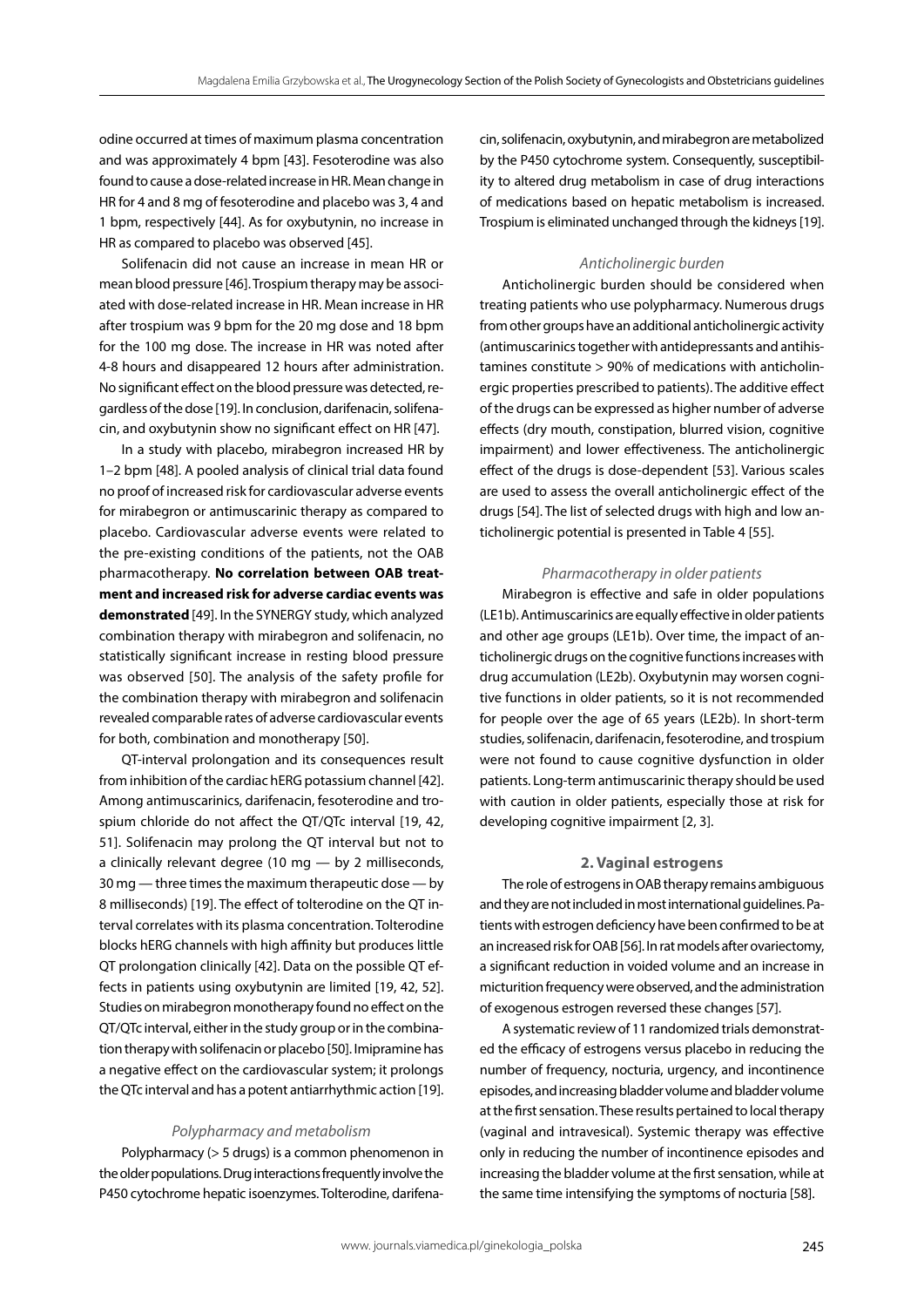| Table 4. Anticholinergic drugs and their anticholinergic potential<br>[54, 55] |                                                     |  |  |  |
|--------------------------------------------------------------------------------|-----------------------------------------------------|--|--|--|
| <b>Drug</b>                                                                    | anticholinergic potential:<br>$1 - low$<br>2 — high |  |  |  |
| Psychotropic drugs (N)                                                         |                                                     |  |  |  |
| Amitriptyline                                                                  | $\overline{2}$                                      |  |  |  |
| Carbamazepine                                                                  | 1                                                   |  |  |  |
| Citalopram                                                                     | 1                                                   |  |  |  |
| Diazepam                                                                       | 1                                                   |  |  |  |
| Fentanyl                                                                       | 1                                                   |  |  |  |
| Fluoxetine                                                                     | 1                                                   |  |  |  |
| Clozapine                                                                      | $\overline{2}$                                      |  |  |  |
| Quetiapine                                                                     | 1                                                   |  |  |  |
| Lithium                                                                        | 1                                                   |  |  |  |
| Mirtazapine                                                                    | 1                                                   |  |  |  |
| Olanzapine                                                                     | 1                                                   |  |  |  |
| Paroxetine                                                                     | 1                                                   |  |  |  |
| Promazine                                                                      | 1                                                   |  |  |  |
| Risperidone                                                                    | 1                                                   |  |  |  |
| Trazodone                                                                      | 1                                                   |  |  |  |
| Drugs which affect the digestive and metabolic system (A)                      |                                                     |  |  |  |
| Domperidone                                                                    | 1                                                   |  |  |  |
| Hyoscine                                                                       | $\overline{2}$                                      |  |  |  |
| Loperamide                                                                     | 1                                                   |  |  |  |
| Ranitidine                                                                     | 1                                                   |  |  |  |
| Drugs which affect the respiratory system and antiallergic<br>drugs (R)        |                                                     |  |  |  |
| Cetirizine                                                                     | 1                                                   |  |  |  |
| Fexofenadine                                                                   | 1                                                   |  |  |  |
| Codeine                                                                        | 1                                                   |  |  |  |
| Loratadine                                                                     | 1                                                   |  |  |  |
| Theophylline                                                                   | 1                                                   |  |  |  |
| Drugs which affect the musculoskeletal system (M)                              |                                                     |  |  |  |
| <b>Baclofen</b>                                                                | 1                                                   |  |  |  |
| <b>Tizanidine</b>                                                              | $\overline{2}$                                      |  |  |  |
| Drugs which affect the urogenital system (G)                                   |                                                     |  |  |  |
| Darifenacin                                                                    | $\overline{2}$                                      |  |  |  |
| Oxybutynin                                                                     | $\overline{2}$                                      |  |  |  |
| Tolterodine                                                                    | $\overline{2}$                                      |  |  |  |
| Drugs which affect the cardiovascular system (C)                               |                                                     |  |  |  |
| Digoxin                                                                        | $\mathbf{1}$                                        |  |  |  |

The results of studies which compared the use of antimuscarinic drugs in combination with intravaginal estrogen versus antimuscarinic monotherapy remain conflicting. Tseng et al., demonstrated significant improvement in frequency, voided volume, and quality of life among women who received tolterodine and vaginal conjugated equine estrogen treatment as compared to tolterodine monotherapy. Symptoms of nocturia, urgency and UUI after treatment improved as compared to baseline, but the combination therapy was not superior [59]. Serati et al. [60], analyzed a group of women with detrusor overactivity confirmed by urodynamic tests and showed no synergistic effect of 4 mg of tolterodine ER and estriol cream in OAB therapy. Jiang et al., showed that solifenacin efficacy in reducing OAB symptoms was identical in combination with vaginal estradiol and without estrogens. However, the addition of estradiol significantly improved patient-reported subjective impressions and quality of life [61].

# **THIRD-LINE TREATMENT: BOTULINUM TOXIN AND NEUROMODULATION (POSTERIOR TIBIAL NERVE STIMULATION AND SACRAL NERVE STIMULATION)**

**Botulinum toxin**

- 1. Patients with OAB resistant to first- and second-line therapy may be offered onabotulinumtoxin A (100 U) bladder wall injections [3].
- 2. Patients should be informed about the limited duration of action of the drug, the risk of urinary tract infection and the possibility of self-catheterization (make sure the patient will be cooperative). The patient is required to return for post-void residual evaluation [3].
- 3. The next injection should not be performed within three months. In clinical trials, the median duration of the effect was 166 days (approx. 24 weeks) [3, 62].

Onabotulinumtoxin A belongs to the A group of toxins. It is a neurotoxin which binds permanently to the neuromuscular junction, paralyzes neuromuscular conduction by fragmenting the synaptosomal-associated protein 25 (SNAP-25) and inhibiting the release of acetylcholine from the presynaptic terminal.

Onabotulinumtoxin A is used in idiopathic detrusor overactivity (IDO) at the dose of 100 U dissolved in 10 mL of saline and injected into 20 points of the bladder wall above the bladder trigone (0.5 mL per injection site). Different types of type A botulinum toxin are currently available on the market, including those not registered for OAB treatment (abobotulinumtoxin A and incobotulinumtoxin A). Considerable attention should be paid to the registered indications of the drugs, especially in the absence of dose equivalence for these preparations [3].

In a randomized trial after 12 weeks of follow-up, onabotulinum significantly reduced all OAB symptoms as compared to the placebo group, decreased the daily number of UUI episodes (-2.95 vs -1.03;  $p < 0.001$ ), and positively affected the quality of patient life (positive response to treatment was reported by 62.8% of the patients as compared to 26.8% in the placebo group) [63]. UUI episodes were not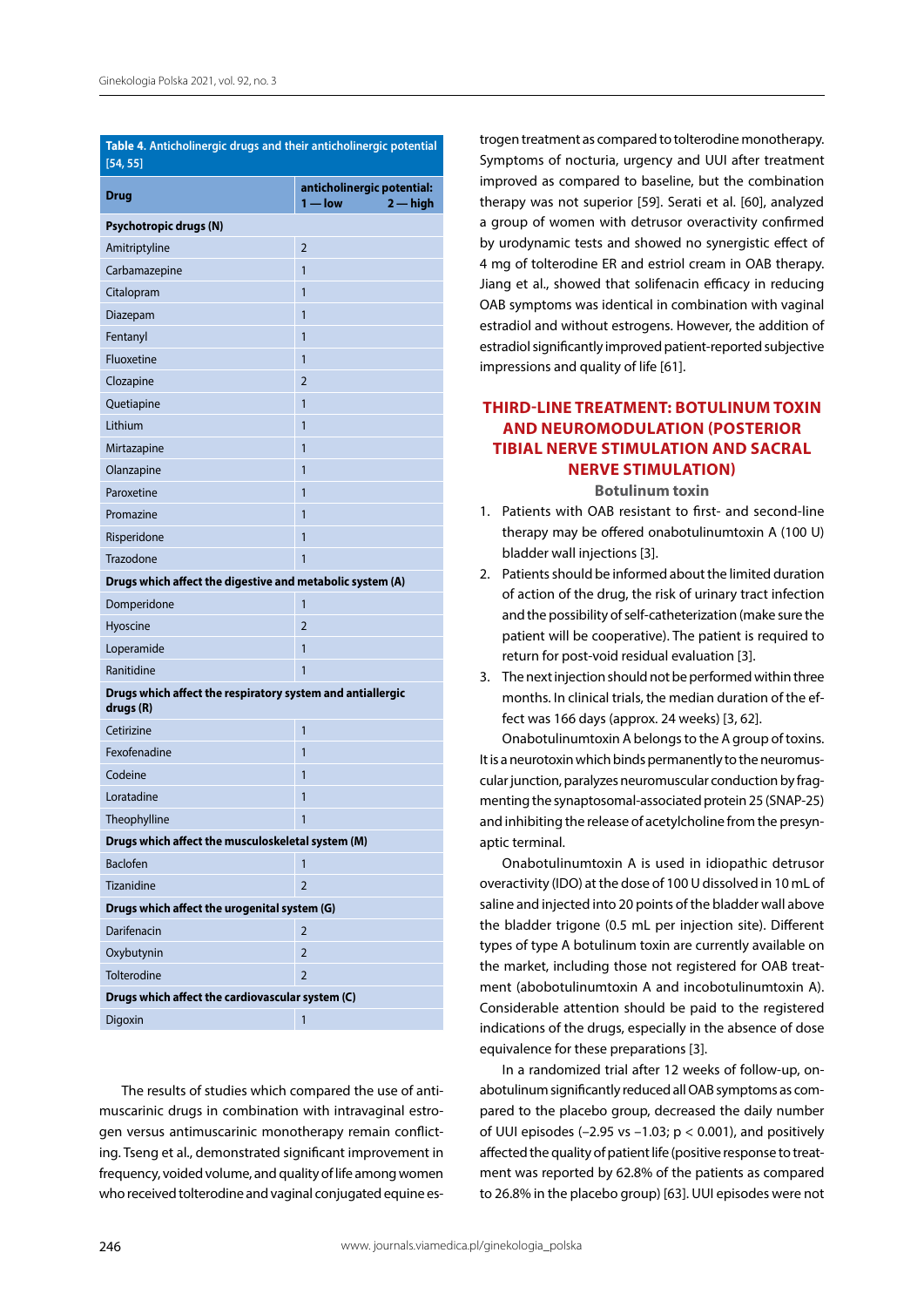reported by 22.9% of the patients in the onabotulinum group and 6.5% in the placebo group [62].

In a study comparing onabotulinum with antimuscarinics after 6 months of follow-up, both methods proved to be associated with a similar reduction in the frequency of UUI episodes (3.3 vs 3.4, respectively). However, complete resolution of UUI symptoms occurred in 27% of the patients in the onabotulinum group and only 13% in the antimuscarinic group ( $p = 0.003$ ). The onabotulinum group had significantly lower probability of dry mouth (31% vs 46%, respectively), but higher probability of urine retention (5% vs 0%, respectively in the first 2 months of therapy) and urinary tract infections (33% vs 13%, respectively). The treatment effect was maintained in 38% of the patients after 12 months of onabotulinum therapy (LE1b) [3, 64].

In case of neurogenic detrusor overactivity (NDO), the recommended dose of onabotulinum is 200 U (30 intra-detrusor muscle injections at the dose of 1 mL per site), in which case median duration of the drug effect is 256–295 days according to phase III studies [65].

#### *Other bladder injection protocols*

The concept of preventing vesicoureteral reflux is the main reason behind injecting the area above the trigone. However, several studies investigated other locations for bladder onabotulinum injections [19].

The studies which compared various sites of bladder injections did not demonstrate any increase either in post-void urine retention, or the rates of patients requiring self-catheterization, or the vesicoureteral reflux in cases when the injections were performed into the trigone [19]. In one study among patients with idiopathic detrusor overactivity (IDO), three types of injection sites were compared: body of the bladder (100U); body of the bladder (75U) and the trigone (25U); as well as the fundus (50U) and the trigone (50U). The success rate at three months of follow-up was 70% for the body of the bladder, 74% for the body and trigone, and 73% for the fundus and trigone. No statistically significant differences were found in success rates, number of urgency and UUI episodes, or long-term measures among the three subgroups. The incidence of adverse events was similar in the three groups. No vesicoureteral reflux was detected in any of the patients [66].

In contrast, a meta-analysis of eight studies and 419 patients with NDO and IDO revealed that trigone injections were more effective and were not associated with higher complication rate as compared to trigone-sparing injections. Injection depth did not affect the efficacy or safety of onabotulinumtoxin A [67].

The most common side effects of onabotulinumtoxin are related to the urinary tract. At 12 weeks of follow-up,

uncomplicated UTI were found in 15.5% of the patients in the onabotulinumtoxin group and in 5.9% in the placebo group. Additionally, symptoms of dysuria (12.2%), bacteriuria (5%) and urinary retention (5.4%) were reported. An increase in post-void residual (PVR) of ≥ 200 mL as compared to baseline was observed in 8.7% of the patients. No significant increase in PVR was observed in the placebo group. The rate of patients who required self-catheterization at any time during the first treatment cycle was 6.1% as compared to 0% in the placebo group [68].

**Posterior tibial nerve stimulation (PTNS)**

Percutaneous tibial nerve stimulation (PTNS) may be used as third-line treatment in some patients [3].

The tibial nerve is a peripheral nerve, with sensory and motor fibers. It originates from the L4–S3 spinal nerve roots, which are also responsible for the sensory and motor innervation of the urinary bladder and the pelvic floor. The PTNS effect is believed to be related to the retrograde stimulation of the sacral nerve plexus. The treatment typically consists in 12 weekly sessions, 30 min each, after which maintenance therapy sessions are recommended. The stimulation is performed percutaneously using a slim 34-Gauge needle inserted just above the medial condyle of the ankle (P-PTNS) [3].

PTNS is effective in treating therapy resistant OAB. It demonstrates significantly higher efficacy as compared to placebo, without serious side effects, and comparable efficacy to antimuscarinic therapy (LE1b). According to various meta-analyses, PTNS shows 37–100% effectiveness and decreases the number of frequency, urgency, UUI and nocturia episodes [69]. Stimulation with transcutaneous electrodes (T-PTNS), whose effectiveness in reducing daytime frequency is comparable to P-PTNS, is also an available treatment modality (LE1b) [70].

P-PTNS maintenance therapy, performed approximately once a month, proved to be effective in maintaining the treatment effect for up to three years of follow-up (LE1b) [3]. It can also be conducted with adhesive skin surface electrodes (T-PTNS) in a weekly three-session regimen (30 min/ /session), (LE1b) [71].

In OAB patients, a physiotherapist may use vaginal, transrectal and transcutaneous electrostimulation (paraspinal electrostimulation of the micturition centers, non-invasive electrostimulation of the tibial or peroneal nerves). Based on the available sources, it is challenging to determine the sufficient number of sessions. Also, there is no consensus on the duration of one series of the electrostimulation. The authors of the present study recommend that the electrostimulation parameters be adjusted individually, taking into consideration the condition of the patient and symptom severity [72, 73].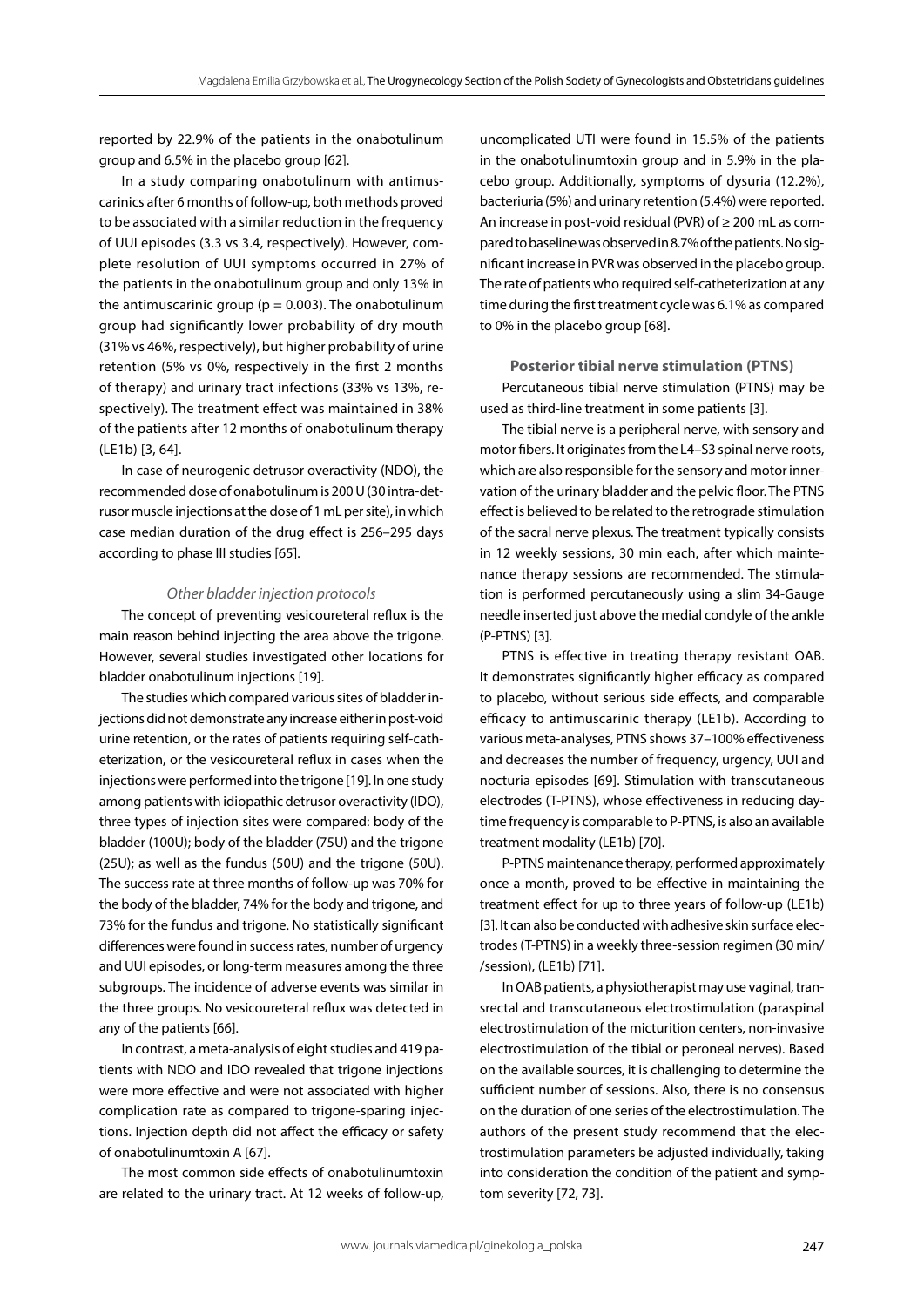#### **Sacral nerve stimulation (SNS)**

SNS may be suggested as the third-line treatment to carefully selected populations of patients with severe therapy resistant OAB or those not eligible for second-line treatment and willing to undergo surgery [2]. In Poland, only a handful of procedures have been performed so far so the experience is limited. The efficacy of SNS is higher if juxtaposed with the option of continuing unsuccessful conservative treatment to treat UUI (LE1b) [3].

The efficacy of SNS was demonstrated in patients with therapy resistant UUI. At six months of follow-up, 50% of the patients after SNS implantation showed over 90% improvement as far as UUI symptoms were concerned as compared to 1.6% in the group with continuous pharmacotherapy (LE1b) [74].

In a prospective randomized study in patients resistant to therapy with at least one antimuscarinic drug, at six months of follow-up 86% of the patients in the SNS group reported improved or very much improved OAB symptoms as compared to 44% in the antimuscarinic group ( $p < 0.001$ ). The therapeutic success rate for SNS was 85% at 12 months and 82% at five years of follow-up. Therapeutic success was defined as at least 50% improvement in UUI episodes or at least 50% improvement in the daily number of micturitions, or a return to the normal daily number of micturitions (< 8 per day). At five years of follow-up, mean daily number of UI episodes decreased by  $2.0 \pm 2.2$  as compared to baseline ( $p < 0.0001$ ), and complete continence was achieved in 45% of the patients. Mean daily reduction in the number of micturitions was  $5.4 \pm 4.3$  (p < 0.0001). At 12 months of follow-up, the most common device-related adverse events included 'undesirable' change in stimulation in 12%, implant site pain in 7%, and implant site infection in 3% of the patients. The cumulative five-year rate of lead-related adverse events which required reoperation after complete implantation was 22.4%. Ineffectiveness of the therapeutic product was observed in 13% of the patients. At five years of follow-up, the rate of patients with device removal was 19.1% (LE1b) [75].

In a ROSETTA study, which compared SNS with injections of 200 U of onabotulinum at six months of follow-up, patients in the onabotulinum group had higher reduction in the mean daily number of UUI episodes as compared to the SNS group  $(-3.9 \text{ vs } -3.3 \text{ episodes/day}; p = 0.01)$ . They also reported significantly greater improvement in the Overactive Bladder Questionnaire SF, which evaluates symptom bother, and a higher level of satisfaction with the treatment. Urinary tract infections were significantly more frequent in patients from the onabotulinum group (35% vs 11%,  $p < 0.001$ ) as well as the need for self-catheterization (8% at 1 month, 4% at 3 months, and 2% at 6 months of follow-up). The need for device revisions and removals was found in 3% of the patients. The small but significant difference in subjective and objective indices of therapy efficacy reported in that study gave rise to a heated debate about the clinical significance of the obtained results [76]. Based on that, the consensus in the European recommendations is that SNS efficacy is not superior to injection therapy with 200 units of onabotulinum at six months of follow-up (LE1b) [3].

Although SNS constitutes the third-line treatment, along with PTNS and onabotulinum, it should be treated as a higher-risk and more invasive method. Therefore, it is recommended to patients who are resistant to other methods of treatment [4].

In addition to OAB therapy, SNS is also effective in treating painful bladder syndrome, interstitial cystitis, urine retention not induced by bladder outlet obstruction, and fecal incontinence [69].

### *SNS and magnetic resonance imaging*

SNS is a relative contraindication for magnetic resonance imaging (MRI). The magnetic field generates electric currents in the neuroelectrodes, which heats the electrodes *in vivo* and *in vitro*, and may cause nerve damage. Device removal is recommended if elective MRI is required. In newer devices, it is possible to perform a head examination under highly specified conditions [69].

#### **Summary**

Before treatment commencement, it is necessary to conduct an adequate and thorough diagnostic process. If the therapy proves ineffective, the patient needs to be referred to a specialist. In selected situations, a multidisciplinary team consultation may be recommended.

Pharmacotherapy remains the gold standard in OAB treatment and should not be delayed. However, the limitations and side effects of pharmacotherapy are the reasons why the search for new solutions continues. Animal studies are conducted to find new drugs to treat the OAB syndrome [19, 36, 77-80]. Preclinical studies lead to the development of new drugs, which may in time find applications in clinical practice [16, 77].

# *Conflict of interest*

None.

#### **REFERENCES**

- 1. Haylen BT, de Ridder D, Freeman RM, et al. International Urogynecological Association, International Continence Society. An International Urogynecological Association (IUGA)/International Continence Society (ICS) joint report on the terminology for female pelvic floor dysfunction. Neurourol Urodyn. 2010; 29(1): 4–20, doi: [10.1002/nau.20798](http://dx.doi.org/10.1002/nau.20798), indexed in Pubmed: [19941278](https://www.ncbi.nlm.nih.gov/pubmed/19941278).
- 2. Gormley E, Lightner D, Burgio K, et al. Diagnosis and Treatment of Overactive Bladder (Non-Neurogenic) in Adults: AUA/SUFU Guideline. Journal of Urology. 2012; 188(6S): 2455–2463, doi: [10.1016/j.juro.2012.09.079.](http://dx.doi.org/10.1016/j.juro.2012.09.079)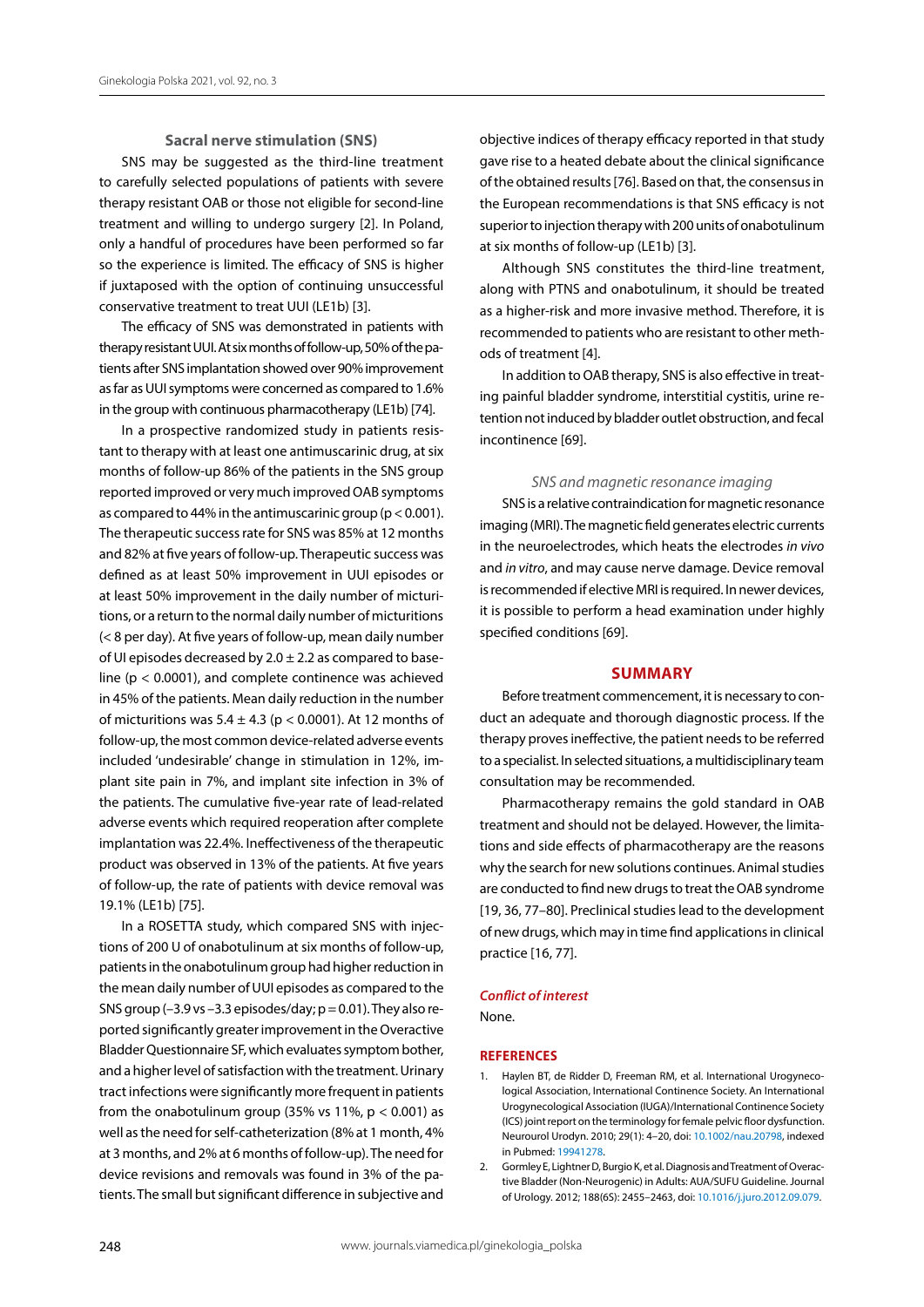- Burkhard FC, Bosch JLHR, Cruz F, et al. Guidelines on Urinary Incontinence. European Association of Urology. https://uroweb.org/guideline/urinary-incontinence/#4 (10.01.2020).
- 4. Corcos J, Przydacz M, Campeau L, et al. CUA guideline on adult overactive bladder. Can Urol Assoc J. 2017; 11(5): E142–E173, doi: [10.5489/cuaj.4586,](http://dx.doi.org/10.5489/cuaj.4586) indexed in Pubmed: [28503229](https://www.ncbi.nlm.nih.gov/pubmed/28503229).
- 5. Radziszewski P, Baranowski W, Nowak-Markwitz E, et al. Wytyczne Zespołu Ekspertów odnośnie postępowania diagnostyczno- terapeutycznego u kobiet z nietrzymaniem moczu i pęcherzem nadreaktywnym. Ginekol Pol. 2010; 81: 789–793.
- 6. Skręt A, Kotarski J, Baranowski W, et al. Rekomendacje Polskiego Towarzystwa Ginekologicznego dotyczące profilaktyki oraz leczenia zaburzeń statyki narządów płciowych i wysiłkowego nietrzymania moczu u pacjentek zakwalifikowanych do histerektomii. Ginekol Pol. 2009; 80: 459–465.
- 7. Spaczyński M, Radowicki S, Rechberger T, et al. Rekomendacje Polskiego Towarzystwa Ginekologicznego w sprawie diagnostyki i leczenia nietrzymania moczu u kobiet. Ginekol Pol. 2005; 76(11): 848–854.
- Rai BP, Cody JD, Alhasso A, et al. Anticholinergic drugs versus non-drug active therapies for non-neurogenic overactive bladder syndrome in adults. Cochrane Database Syst Rev. 2012; 12: CD003193, doi: [10.1002/14651858.CD003193.pub4](http://dx.doi.org/10.1002/14651858.CD003193.pub4), indexed in Pubmed: [23235594.](https://www.ncbi.nlm.nih.gov/pubmed/23235594)
- 9. Wyman JF, Burgio KL, Newman DK. Practical aspects of lifestyle modifications and behavioural interventions in the treatment of overactive bladder and urgency urinary incontinence. Int J Clin Pract. 2009; 63(8): 1177–1191, doi: [10.1111/j.1742-1241.2009.02078.x,](http://dx.doi.org/10.1111/j.1742-1241.2009.02078.x) indexed in Pubmed: [19575724.](https://www.ncbi.nlm.nih.gov/pubmed/19575724)
- 10. Subak LL, Wing R, West DS, et al. PRIDE Investigators. Weight loss to treat urinary incontinence in overweight and obese women. N Engl J Med. 2009; 360(5): 481–490, doi: [10.1056/NEJMoa0806375](http://dx.doi.org/10.1056/NEJMoa0806375), indexed in Pubmed: [19179316.](https://www.ncbi.nlm.nih.gov/pubmed/19179316)
- 11. Hannestad YS, Rortveit G, Daltveit AK, et al. Are smoking and other lifestyle factors associated with female urinary incontinence? The Norwegian EPINCONT Study. BJOG. 2003; 110(3): 247–254, indexed in Pubmed: [12628262.](https://www.ncbi.nlm.nih.gov/pubmed/12628262)
- 12. Zhu J, Hu X, Dong X, et al. Associations Between Risk Factors and Overactive Bladder: A Meta-analysis. Female Pelvic Med Reconstr Surg. 2019; 25(3): 238–246, doi: [10.1097/SPV.0000000000000531](http://dx.doi.org/10.1097/SPV.0000000000000531), indexed in Pubmed: [29528879.](https://www.ncbi.nlm.nih.gov/pubmed/29528879)
- 13. Nuotio M, Jylhä M, Koivisto AM, et al. Association of smoking with urgency in older people. Eur Urol. 2001; 40(2): 206–212, doi: [10.1159/000049774](http://dx.doi.org/10.1159/000049774), indexed in Pubmed: [11528200.](https://www.ncbi.nlm.nih.gov/pubmed/11528200)
- 14. Coyne KS, Cash B, Kopp Z, et al. The prevalence of chronic constipation and faecal incontinence among men and women with symptoms of overactive bladder. BJU Int. 2011; 107(2): 254–261, doi: [10.1111/j.1464-](http://dx.doi.org/10.1111/j.1464-410X.2010.09446.x) [410X.2010.09446.x](http://dx.doi.org/10.1111/j.1464-410X.2010.09446.x), indexed in Pubmed: [20590548.](https://www.ncbi.nlm.nih.gov/pubmed/20590548)
- 15. Charach G, Greenstein A, Rabinovich P, et al. Alleviating constipation in the elderly improves lower urinary tract symptoms. Gerontology. 2001; 47(2): 72–76, doi: [10.1159/000052776](http://dx.doi.org/10.1159/000052776), indexed in Pubmed: [11287730](https://www.ncbi.nlm.nih.gov/pubmed/11287730).
- 16. Burgio KL, Locher JL, Goode PS, et al. Behavioral vs drug treatment for urge urinary incontinence in older women: a randomized controlled trial. JAMA. 1998; 280(23): 1995–2000, doi: [10.1001/jama.280.23.1995,](http://dx.doi.org/10.1001/jama.280.23.1995) indexed in Pubmed: [9863850](https://www.ncbi.nlm.nih.gov/pubmed/9863850).
- 17. Madhuvrata P, Cody JD, Ellis G, et al. Which anticholinergic drug for overactive bladder symptoms in adults. Cochrane Database Syst Rev. 2012; 1: CD005429, doi: [10.1002/14651858.CD005429.pub2,](http://dx.doi.org/10.1002/14651858.CD005429.pub2) indexed in Pubmed: [22258963.](https://www.ncbi.nlm.nih.gov/pubmed/22258963)
- 18. Cartwright R, Cardozo L. Transdermal oxybutynin: sticking to the facts. Eur Urol. 2007; 51(4): 907–14; discussion 914, doi: [10.1016/j.](http://dx.doi.org/10.1016/j.eururo.2006.11.033) [eururo.2006.11.033,](http://dx.doi.org/10.1016/j.eururo.2006.11.033) indexed in Pubmed: [17157979.](https://www.ncbi.nlm.nih.gov/pubmed/17157979)
- 19. Andersson KE, Cardozo L, Cruz F. Pharmacological treatment of urinary incontinence. In: Abrams P, Cardozo L, Wagg A, Wein A. ed. Incontinence, 6th edition. ICUD ICS 2017: 805–958.
- 20. Rudy D, Cline K, Harris R, et al. Multicenter phase III trial studying trospium chloride in patients with overactive bladder. Urology. 2006; 67(2): 275–280, doi: [10.1016/j.urology.2005.08.017,](http://dx.doi.org/10.1016/j.urology.2005.08.017) indexed in Pubmed: [16461077](https://www.ncbi.nlm.nih.gov/pubmed/16461077).
- 21. Futyma K, Rechberger T. Nadaktywny pęcherz moczowy nowe możliwości terapeutyczne. Przegląd Urologiczny. 2010; 6(64): 10–13.
- 22. Halaska M, Ralph G, Wiedemann A, et al. Controlled, double-blind, multicentre clinical trial to investigate long-term tolerability and efficacy of trospium chloride in patients with detrusor instability. World J Urol. 2003; 20(6): 392–399, doi: [10.1007/s00345-003-0321-8,](http://dx.doi.org/10.1007/s00345-003-0321-8) indexed in Pubmed: [12811500.](https://www.ncbi.nlm.nih.gov/pubmed/12811500)
- 23. Elinoff V, Bavendam T, Glasser DB, et al. Symptom-specific efficacy of tolterodine extended release in patients with overactive bladder: the IMPACT trial. Int J Clin Pract. 2006; 60(6): 745–751, doi: [10.1111/j.1742-](http://dx.doi.org/10.1111/j.1742-1241.2006.00986.x) [1241.2006.00986.x](http://dx.doi.org/10.1111/j.1742-1241.2006.00986.x), indexed in Pubmed: [16805763.](https://www.ncbi.nlm.nih.gov/pubmed/16805763)
- 24. Chapple C, Fianu-Jonsson A, Indig M, et al. Treatment Outcomes in the STAR Study: A Subanalysis of Solifenacin 5 mg and Tolterodine ER 4 mg. European Urology. 2007; 52(4): 1195–1203, doi: [10.1016/j.](http://dx.doi.org/10.1016/j.eururo.2007.05.027) [eururo.2007.05.027](http://dx.doi.org/10.1016/j.eururo.2007.05.027).
- 25. Herschorn S, Swift S, Guan Z, et al. Comparison of fesoterodine and tolterodine extended release for the treatment of overactive bladder: a head-to-head placebo-controlled trial. BJU Int. 2010; 105(1): 58–66, doi: [10.1111/j.1464-410X.2009.09086.x,](http://dx.doi.org/10.1111/j.1464-410X.2009.09086.x) indexed in Pubmed: [20132103](https://www.ncbi.nlm.nih.gov/pubmed/20132103).
- 26. Tack J, Wyndaele JJ, Ligozio G, et al. A review and additional post-hoc analyses of the incidence and impact of constipation observed in darifenacin clinical trials. Drug Healthc Patient Saf. 2012; 4: 127–139, doi: [10.2147/DHPS.S26580,](http://dx.doi.org/10.2147/DHPS.S26580) indexed in Pubmed: [23055780](https://www.ncbi.nlm.nih.gov/pubmed/23055780).
- 27. Khullar V, Foote J, Seifu Y, et al. Time-to-effect with darifenacin in overactive bladder: a pooled analysis. Int Urogynecol J. 2011; 22(12): 1573– 1580, doi: [10.1007/s00192-011-1522-0,](http://dx.doi.org/10.1007/s00192-011-1522-0) indexed in Pubmed: [22006023](https://www.ncbi.nlm.nih.gov/pubmed/22006023).
- 28. Haab F, Stewart L, Dwyer P. Darifenacin, an M3 selective receptor antagonist, is an effective and well-tolerated once-daily treatment for overactive bladder. Eur Urol. 2004; 45(4): 420–9; discussion 429, doi: [10.1016/j.eururo.2004.01.008,](http://dx.doi.org/10.1016/j.eururo.2004.01.008) indexed in Pubmed: [15041104.](https://www.ncbi.nlm.nih.gov/pubmed/15041104)
- 29. Chapple CR, Martinez-Garcia R, Selvaggi L, et al. STAR study group. A comparison of the efficacy and tolerability of solifenacin succinate and extended release tolterodine at treating overactive bladder syndrome: results of the STAR trial. Eur Urol. 2005; 48(3): 464–470, doi: [10.1016/j.](http://dx.doi.org/10.1016/j.eururo.2005.05.015) [eururo.2005.05.015](http://dx.doi.org/10.1016/j.eururo.2005.05.015), indexed in Pubmed: [15990220.](https://www.ncbi.nlm.nih.gov/pubmed/15990220)
- 30. Amarenco G, Sutory M, Zachoval R, et al. Solifenacin is effective and well tolerated in patients with neurogenic detrusor overactivity: Results from the double-blind, randomized, active- and placebo-controlled SONIC urodynamic study. Neurourol Urodyn. 2017; 36(2): 414–421, doi: [10.1002/nau.22945,](http://dx.doi.org/10.1002/nau.22945) indexed in Pubmed: [26714009](https://www.ncbi.nlm.nih.gov/pubmed/26714009).
- 31. Takahashi S, Takei M, Asakura H, et al. Clinical Guideline for Female Lower Urinary Tract Symptoms. Low Urin Tract Symptoms. 2016; 8(1): 5–29, doi: [10.1111/luts.12111](http://dx.doi.org/10.1111/luts.12111), indexed in Pubmed: [26789539.](https://www.ncbi.nlm.nih.gov/pubmed/26789539)
- 32. Nitti VW, Khullar V, van Kerrebroeck P, et al. Mirabegron for the treatment of overactive bladder: a prespecified pooled efficacy analysis and pooled safety analysis of three randomised, double-blind, placebo-controlled, phase III studies. Int J Clin Pract. 2013; 67(7): 619–632, doi: [10.1111/ijcp.12194,](http://dx.doi.org/10.1111/ijcp.12194) indexed in Pubmed: [23692526.](https://www.ncbi.nlm.nih.gov/pubmed/23692526)
- 33. Khullar V, Amarenco G, Angulo JC, et al. Efficacy and tolerability of mirabegron, a β(3)-adrenoceptor agonist, in patients with overactive bladder: results from a randomised European-Australian phase 3 trial. Eur Urol. 2013; 63(2): 283–295, doi: [10.1016/j.eururo.2012.10.016](http://dx.doi.org/10.1016/j.eururo.2012.10.016), indexed in Pubmed: [23182126](https://www.ncbi.nlm.nih.gov/pubmed/23182126).
- 34. Khullar V, Cambronero J, Angulo JC, et al. Efficacy of mirabegron in patients with and without prior antimuscarinic therapy for overactive bladder: a post hoc analysis of a randomized European-Australian Phase 3 trial. BMC Urol. 2013; 13: 45, doi: [10.1186/1471-2490-13-45](http://dx.doi.org/10.1186/1471-2490-13-45), indexed in Pubmed: [24047126](https://www.ncbi.nlm.nih.gov/pubmed/24047126).
- 35. Gratzke C, van Maanen R, Chapple C, et al. Long-term Safety and Efficacy of Mirabegron and Solifenacin in Combination Compared with Monotherapy in Patients with Overactive Bladder: A Randomised, Multicentre Phase 3 Study (SYNERGY II). Eur Urol. 2018; 74(4): 501–509, doi: [10.1016/j.](http://dx.doi.org/10.1016/j.eururo.2018.05.005) [eururo.2018.05.005](http://dx.doi.org/10.1016/j.eururo.2018.05.005), indexed in Pubmed: [29866467.](https://www.ncbi.nlm.nih.gov/pubmed/29866467)
- 36. Wróbel A, Kluz T, Surkont G, et al. Perspectives for the pharmacological treatment of overactive bladder syndrome. Ginekol Pol. 2017; 88(9): 504–508, doi: [10.5603/GP.a2017.0092](http://dx.doi.org/10.5603/GP.a2017.0092), indexed in Pubmed: [29057437](https://www.ncbi.nlm.nih.gov/pubmed/29057437).
- 37. Sacomani CA, Almeida FG, Silvinato A, et al. Overactive bladder pharmacological treatment. Rev Assoc Med Bras (1992). 2019; 65(4): 487–492, doi: [10.1590/1806-9282.65.4.487,](http://dx.doi.org/10.1590/1806-9282.65.4.487) indexed in Pubmed: [31066800.](https://www.ncbi.nlm.nih.gov/pubmed/31066800)
- 38. Miotła P, Dobruch J, Lipiński M, et al. Diagnostic and therapeutic recommendations for patients with nocturia. Cent European J Urol. 2017; 70(4): 388–393, doi: [10.5173/ceju.2017.1563,](http://dx.doi.org/10.5173/ceju.2017.1563) indexed in Pubmed: [29410891.](https://www.ncbi.nlm.nih.gov/pubmed/29410891)
- 39. Wagg A, Compion G, Fahey A, et al. Persistence with prescribed antimuscarinic therapy for overactive bladder: a UK experience. BJU Int. 2012; 110(11): 1767–1774, doi: [10.1111/j.1464-410X.2012.11023.x](http://dx.doi.org/10.1111/j.1464-410X.2012.11023.x), indexed in Pubmed: [22409769](https://www.ncbi.nlm.nih.gov/pubmed/22409769).
- 40. Veenboer PW, Bosch JL. Long-term adherence to antimuscarinic therapy in everyday practice: a systematic review. J Urol. 2014; 191(4): 1003–1008, doi: [10.1016/j.juro.2013.10.046](http://dx.doi.org/10.1016/j.juro.2013.10.046), indexed in Pubmed: [24140548](https://www.ncbi.nlm.nih.gov/pubmed/24140548).
- 41. Andersson KE, Sarawate C, Kahler KH, et al. Cardiovascular morbidity, heart rates and use of antimuscarinics in patients with overactive blad-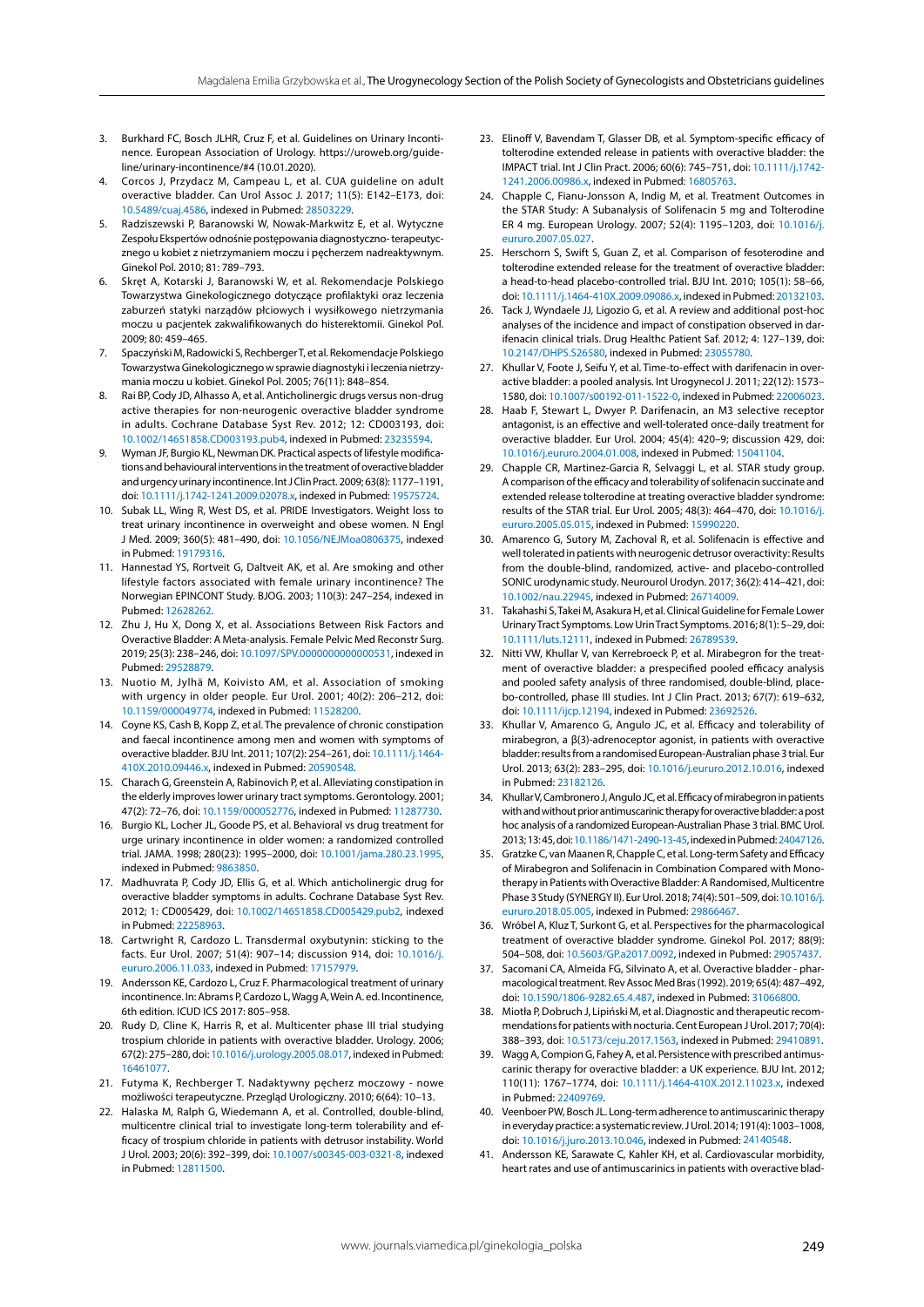der. BJU Int. 2010; 106(2): 268–274, doi: [10.1111/j.1464-410X.2009.090](http://dx.doi.org/10.1111/j.1464-410X.2009.09073.x) [73.x](http://dx.doi.org/10.1111/j.1464-410X.2009.09073.x), indexed in Pubmed: [19922546.](https://www.ncbi.nlm.nih.gov/pubmed/19922546)

- 42. Andersson KE, Campeau L, Olshansky B. Cardiac effects of muscarinic receptor antagonists used for voiding dysfunction. Br J Clin Pharmacol. 2011; 72(2): 186–196, doi: [10.1111/j.1365-2125.2010.03813.x](http://dx.doi.org/10.1111/j.1365-2125.2010.03813.x), indexed in Pubmed: [21595741.](https://www.ncbi.nlm.nih.gov/pubmed/21595741)
- 43. Olshansky B, Ebinger U, Brum J, et al. Differential pharmacological effects of antimuscarinic drugs on heart rate: a randomized, placebo-controlled, double-blind, crossover study with tolterodine and darifenacin in healthy participants  $>$  or = 50 years. J Cardiovasc Pharmacol Ther. 2008; 13(4): 241– 251, doi: [10.1177/1074248408325404](http://dx.doi.org/10.1177/1074248408325404), indexed in Pubmed: [18832343](https://www.ncbi.nlm.nih.gov/pubmed/18832343).
- 44. Nitti VW, Dmochowski R, Sand PK, et al. Efficacy, safety and tolerability of fesoterodine for overactive bladder syndrome. J Urol. 2007; 178(6): 2488– 2494, doi: [10.1016/j.juro.2007.08.033,](http://dx.doi.org/10.1016/j.juro.2007.08.033) indexed in Pubmed: [17937959](https://www.ncbi.nlm.nih.gov/pubmed/17937959).
- 45. Hussain RM, Hartigan-Go K, Thomas SH, et al. Effect of oxybutynin on the QTc interval in elderly patients with urinary incontinence. Br J Clin Pharmacol. 1996; 41(1): 73–75, doi: [10.1111/j.1365-2125.1996.tb00161.x,](http://dx.doi.org/10.1111/j.1365-2125.1996.tb00161.x) indexed in Pubmed: [8824696](https://www.ncbi.nlm.nih.gov/pubmed/8824696).
- 46. Michel MC, Wetterauer U, Vogel M, et al. Cardiovascular safety and overall tolerability of solifenacin in routine clinical use: a 12-week, open-label, post-marketing surveillance study. Drug Saf. 2008; 31(6): 505–514, doi: [10.2165/00002018-200831060-00005](http://dx.doi.org/10.2165/00002018-200831060-00005), indexed in Pubmed: [18484784.](https://www.ncbi.nlm.nih.gov/pubmed/18484784)
- 47. Cetinel B, Onal B, Gultekin MH, et al. Which antimuscarinic agents used in the treatment of overactive bladder increase heart rate? a prospective randomized clinical trial. Int Urol Nephrol. 2019; 51(3): 417–424, doi: [10.1007/s11255-019-02090-9](http://dx.doi.org/10.1007/s11255-019-02090-9), indexed in Pubmed: [30725387.](https://www.ncbi.nlm.nih.gov/pubmed/30725387)
- 48. Nitti VW, Chapple CR, Walters C, et al. Results of a randomized phase III trial of mirabegron in patients with overactive bladder. J Urol. 2013; 189(4): 1388–1395, doi: [10.1016/j.juro.2012.10.017,](http://dx.doi.org/10.1016/j.juro.2012.10.017) indexed in Pubmed: [23079373](https://www.ncbi.nlm.nih.gov/pubmed/23079373).
- 49. White WB, Siddiqui E, Tat T, et al. Cardiovascular safety of mirabegron: analysis of an integrated clinical trial database of patients with overactive bladder syndrome. J Am Soc Hypertens. 2018; 12(11): 768–778.e1, doi: [10.1016/j.jash.2018.08.001](http://dx.doi.org/10.1016/j.jash.2018.08.001), indexed in Pubmed: [30181042.](https://www.ncbi.nlm.nih.gov/pubmed/30181042)
- 50. White WB, Chapple C, Gratzke C, et al. A strategy utilizing ambulatory monitoring and home and clinic blood pressure measurements to optimize the safety evaluation of noncardiovascular drugs with potential for hemodynamic effects: a report from the SYNERGY trial. Blood Press Monit. 2018; 23(3): 153–163, doi: [10.1097/MBP.0000000000000320,](http://dx.doi.org/10.1097/MBP.0000000000000320) indexed in Pubmed: [29578880.](https://www.ncbi.nlm.nih.gov/pubmed/29578880)
- 51. Guay DRp. Trospium chloride: an update on a quaternary anticholinergic for treatment of urge urinary incontinence. Ther Clin Risk Manag. 2005; 1(2): 157–167, doi: [10.2147/tcrm.1.2.157.62912](http://dx.doi.org/10.2147/tcrm.1.2.157.62912), indexed in Pubmed: [18360555](https://www.ncbi.nlm.nih.gov/pubmed/18360555).
- 52. Malhotra B, Gandelman K, Sachse R, et al. The design and development of fesoterodine as a prodrug of 5-hydroxymethyl tolterodine (5-HMT), the active metabolite of tolterodine. Curr Med Chem. 2009; 16(33): 4481– 4489, doi: [10.2174/092986709789712835](http://dx.doi.org/10.2174/092986709789712835), indexed in Pubmed: [19835561.](https://www.ncbi.nlm.nih.gov/pubmed/19835561)
- 53. Gorup E, Rifel J, Petek Šter M. Anticholinergic Burden and Most Common Anticholinergic-acting Medicines in Older General Practice Patients. Zdr Varst. 2018; 57(3): 140–147, doi: [10.2478/sjph-2018-0018](http://dx.doi.org/10.2478/sjph-2018-0018), indexed in Pubmed: [29983780.](https://www.ncbi.nlm.nih.gov/pubmed/29983780)
- 54. Welsh TJ, van der Wardt V, Ojo G, et al. Anticholinergic Drug Burden Tools/Scales and Adverse Outcomes in Different Clinical Settings: A Systematic Review of Reviews. Drugs Aging. 2018; 35(6): 523–538, doi: [10.1007/s40266-018-0549-z](http://dx.doi.org/10.1007/s40266-018-0549-z), indexed in Pubmed: [29736815.](https://www.ncbi.nlm.nih.gov/pubmed/29736815)
- 55. Durán CE, Azermai M, Vander Stichele RH. Systematic review of anticholinergic risk scales in older adults. Eur J Clin Pharmacol. 2013; 69(7): 1485– 1496, doi: [10.1007/s00228-013-1499-3](http://dx.doi.org/10.1007/s00228-013-1499-3), indexed in Pubmed: [23529548.](https://www.ncbi.nlm.nih.gov/pubmed/23529548)
- 56. Cheng CL, Li JR, Lin CH, et al. Positive association of female overactive bladder symptoms and estrogen deprivation: A nationwide population-based cohort study in Taiwan. Medicine (Baltimore). 2016; 95(28): e4107, doi: [10.1097/MD.0000000000004107](http://dx.doi.org/10.1097/MD.0000000000004107), indexed in Pubmed: [27428195](https://www.ncbi.nlm.nih.gov/pubmed/27428195).
- 57. Yoshida J, Aikawa K, Yoshimura Y, et al. The effects of ovariectomy and estrogen replacement on acetylcholine release from nerve fibres and passive stretch-induced acetylcholine release in female rat bladder. Neurourol Urodyn. 2007; 26(7): 1050–1055, doi: [10.1002/nau.20438,](http://dx.doi.org/10.1002/nau.20438) indexed in Pubmed: [17480029.](https://www.ncbi.nlm.nih.gov/pubmed/17480029)
- 58. Cardozo L, Lose G, McClish D, et al. A systematic review of the effects of estrogens for symptoms suggestive of overactive bladder. Acta Obstet Gynecol Scand. 2004; 83(10): 892–897, doi: [10.1111/j.0001-6349.2004.](http://dx.doi.org/10.1111/j.0001-6349.2004.00581.x) [00581.x](http://dx.doi.org/10.1111/j.0001-6349.2004.00581.x), indexed in Pubmed: [15453881.](https://www.ncbi.nlm.nih.gov/pubmed/15453881)
- 59. Tseng LH, Wang AC, Chang YL, et al. Randomized comparison of tolterodine with vaginal estrogen cream versus tolterodine alone for the treatment of postmenopausal women with overactive bladder syndrome. Neurourol Urodyn. 2009; 28(1): 47–51, doi: [10.1002/nau.20583,](http://dx.doi.org/10.1002/nau.20583) indexed in Pubmed: [19089890](https://www.ncbi.nlm.nih.gov/pubmed/19089890).
- 60. Serati M, Salvatore S, Uccella S, et al. Is there a synergistic effect of topical oestrogens when administered with antimuscarinics in the treatment of symptomatic detrusor overactivity? Eur Urol. 2009; 55(3): 713–719, doi: [10.1016/j.eururo.2008.06.051,](http://dx.doi.org/10.1016/j.eururo.2008.06.051) indexed in Pubmed: [18584946.](https://www.ncbi.nlm.nih.gov/pubmed/18584946)
- 61. Jiang F, Zhu L, Xu T, et al. Efficacy and safety of solifenacin succinate tablets versus solifenacin succinate tablets with local estrogen for the treatment of overactive bladder in postmenopausal women--a multicenter, randomized, open-label, controlled comparison study. Menopause. 2016; 23(4): 451–457, doi: [10.1097/GME.0000000000000574,](http://dx.doi.org/10.1097/GME.0000000000000574) indexed in Pubmed: [26757270](https://www.ncbi.nlm.nih.gov/pubmed/26757270).
- 62. Nitti VW, Dmochowski R, Herschorn S, et al. EMBARK Study Group, EM-BARK Study Group. OnabotulinumtoxinA for the treatment of patients with overactive bladder and urinary incontinence: results of a phase 3, randomized, placebo controlled trial. J Urol. 2013; 189(6): 2186–2193, doi: [10.1016/j.juro.2012.12.022](http://dx.doi.org/10.1016/j.juro.2012.12.022), indexed in Pubmed: [23246476](https://www.ncbi.nlm.nih.gov/pubmed/23246476).
- 63. Chapple C, Sievert KD, MacDiarmid S, et al. OnabotulinumtoxinA 100 U significantly improves all idiopathic overactive bladder symptoms and quality of life in patients with overactive bladder and urinary incontinence: a randomised, double-blind, placebo-controlled trial. Eur Urol. 2013; 64(2): 249–256, doi: [10.1016/j.eururo.2013.04.001](http://dx.doi.org/10.1016/j.eururo.2013.04.001), indexed in Pubmed: [23608668](https://www.ncbi.nlm.nih.gov/pubmed/23608668).
- 64. Visco AG, Brubaker L, Jelovsek JE, et al. Pelvic Floor Disorders Network, Pelvic Floor Disorders Network, Pelvic Floor Disorders Network. Anticholinergic therapy vs. onabotulinumtoxina for urgency urinary incontinence. N Engl J Med. 2012; 367(19): 1803–1813, doi: [10.1056/NE-](http://dx.doi.org/10.1056/NEJMoa1208872)[JMoa1208872,](http://dx.doi.org/10.1056/NEJMoa1208872) indexed in Pubmed: [23036134](https://www.ncbi.nlm.nih.gov/pubmed/23036134).
- 65. Summary of Product Characteristics Botox®. [https://pub.rejestrymedyc](https://pub.rejestrymedyczne.csioz.gov.pl/ProduktSzczegoly.aspx?id=20166)[zne.csioz.gov.pl/ProduktSzczegoly.aspx?id=20166](https://pub.rejestrymedyczne.csioz.gov.pl/ProduktSzczegoly.aspx?id=20166) (28.03.2020).
- 66. Kuo HC. Comparison of effectiveness of detrusor, suburothelial and bladder base injections of botulinum toxin a for idiopathic detrusor overactivity. J Urol. 2007; 178(4 Pt 1): 1359–1363, doi: [10.1016/j.](http://dx.doi.org/10.1016/j.juro.2007.05.136) [juro.2007.05.136](http://dx.doi.org/10.1016/j.juro.2007.05.136), indexed in Pubmed: [17706718.](https://www.ncbi.nlm.nih.gov/pubmed/17706718)
- 67. Jo JKi, Kim KN, Kim DW, et al. The effect of onabotulinumtoxinA according to site of injection in patients with overactive bladder: a systematic review and meta-analysis. World J Urol. 2018; 36(2): 305–317, doi: [10.1007/s00345-017-2121-6](http://dx.doi.org/10.1007/s00345-017-2121-6), indexed in Pubmed: [29124347.](https://www.ncbi.nlm.nih.gov/pubmed/29124347)
- 68. Nitti V, Dmochowski R, Herschorn S, et al. OnabotulinumtoxinA for the Treatment of Patients with Overactive Bladder and Urinary Incontinence: Results of a Phase 3, Randomized, Placebo Controlled Trial. J Urol. 2017; 197(2S), doi: [10.1016/j.juro.2016.10.109.](http://dx.doi.org/10.1016/j.juro.2016.10.109)
- 69. Rovner E, Athanasiou S, Choo MS. Surgery for urinary incontinence in women. In: Abrams P, Cardozo L, Wagg A, Wein A. ed. Incontinence 6th edition. ICUD ICS 2017: 1741–1854.
- 70. Ramírez-García I, Kauffmann S, Blanco-Ratto L, et al. Efficacy of transcutaneous stimulation of the posterior tibial nerve compared to percutaneous stimulation in idiopathic overactive bladder syndrome: Randomized control trial. Neurourol Urodyn. 2019; 38(1): 261–268, doi: [10.1002/nau.23843,](http://dx.doi.org/10.1002/nau.23843) indexed in Pubmed: [30311692](https://www.ncbi.nlm.nih.gov/pubmed/30311692).
- 71. Martin-Garcia M, Crampton J. A single-blind, randomized controlled trial to evaluate the effectiveness of transcutaneous tibial nerve stimulation (TTNS) in Overactive Bladder symptoms in women responders to percutaneous tibial nerve stimulation (PTNS). Physiotherapy. 2019; 105(4): 469– 475, doi: [10.1016/j.physio.2018.12.002,](http://dx.doi.org/10.1016/j.physio.2018.12.002) indexed in Pubmed: [30862384](https://www.ncbi.nlm.nih.gov/pubmed/30862384).
- 72. Jerez-Roig J, Souza D, Espelt A, et al. Pelvic floor electrostimulation in women with urinary incontinence and/or overactive bladder syndrome: A systematic review. Actas Urol Esp. 2013; 37(7): 429–444, doi: [10.1016/j.](http://dx.doi.org/10.1016/j.acuroe.2012.08.015) [acuroe.2012.08.015.](http://dx.doi.org/10.1016/j.acuroe.2012.08.015)
- 73. Wang AC, Chih SY, Chen MC. Comparison of electric stimulation and oxybutynin chloride in management of overactive bladder with special reference to urinary urgency: a randomized placebo-controlled trial. Urology. 2006; 68(5): 999–1004, doi: [10.1016/j.urology.2006.05.038](http://dx.doi.org/10.1016/j.urology.2006.05.038), indexed in Pubmed: [17113893.](https://www.ncbi.nlm.nih.gov/pubmed/17113893)
- 74. Weil EH, Ruiz-Cerdá JL, Eerdmans PH, et al. Sacral root neuromodulation in the treatment of refractory urinary urge incontinence: a prospective randomized clinical trial. Eur Urol. 2000; 37(2): 161–171, doi: [10.1159/000020134,](http://dx.doi.org/10.1159/000020134) indexed in Pubmed: [10705194](https://www.ncbi.nlm.nih.gov/pubmed/10705194).
- 75. Siegel S, Noblett K, Mangel J, et al. Five-Year Followup Results of a Prospective, Multicenter Study of Patients with Overactive Bladder